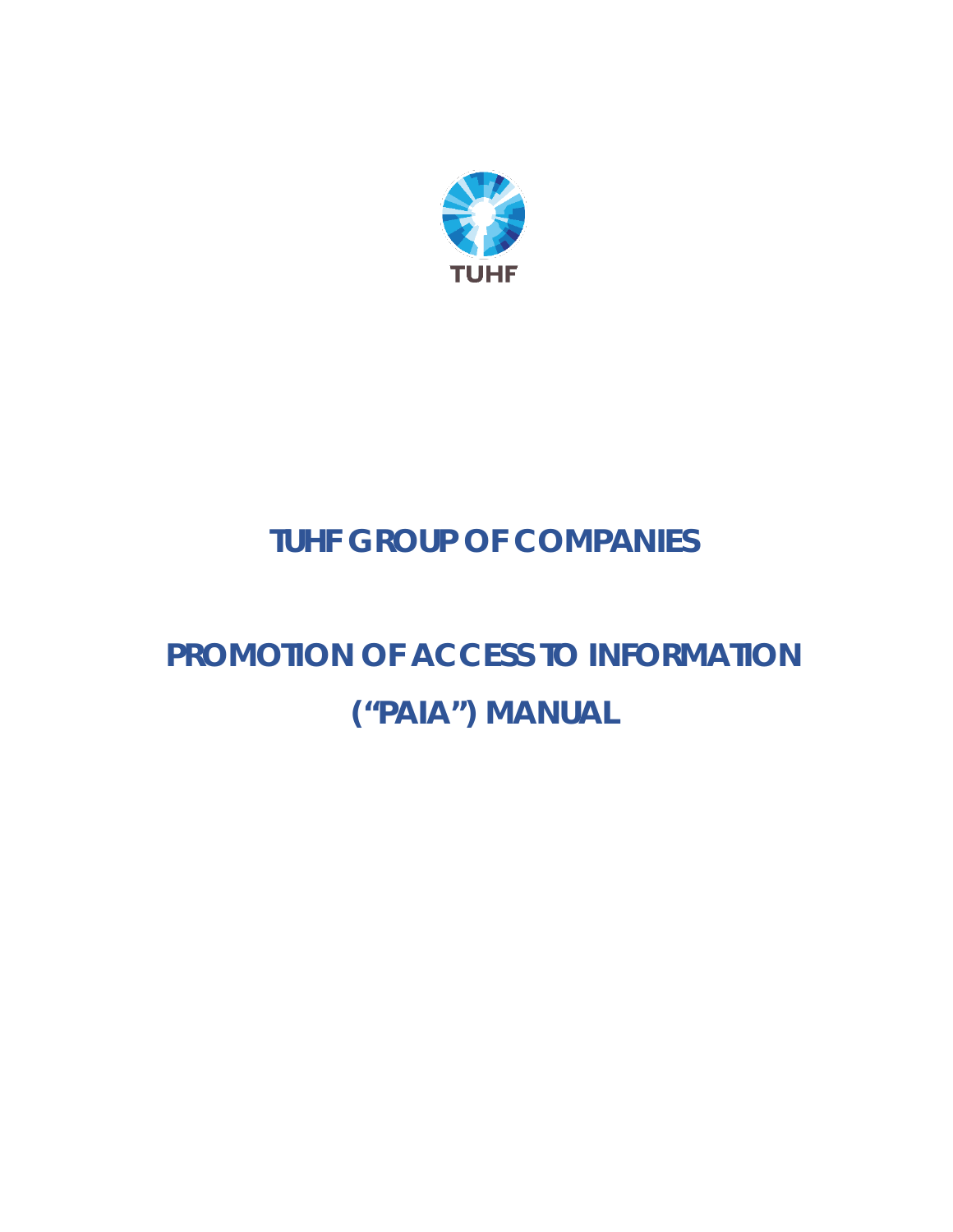

## **CONTENTS**

| 1 <sub>1</sub> |                                                       |
|----------------|-------------------------------------------------------|
| 2.             |                                                       |
| 3.             |                                                       |
| 4.             |                                                       |
| 5.             |                                                       |
|                |                                                       |
|                |                                                       |
| 6.             |                                                       |
| 7.             |                                                       |
| 8.             |                                                       |
| 9.             |                                                       |
|                |                                                       |
|                |                                                       |
|                | 12. EMPLOYEE AND HUMAN RESOURCE MANAGEMENT RECORDS 12 |
|                |                                                       |
|                |                                                       |
|                | 15. STEPS TO CONSIDER BEFORE SUBMITTING A REQUEST  13 |
|                |                                                       |
| 16.1           |                                                       |
| 16.2           |                                                       |
| 16.3           |                                                       |
| 16.4           |                                                       |
| 16.5           |                                                       |
|                |                                                       |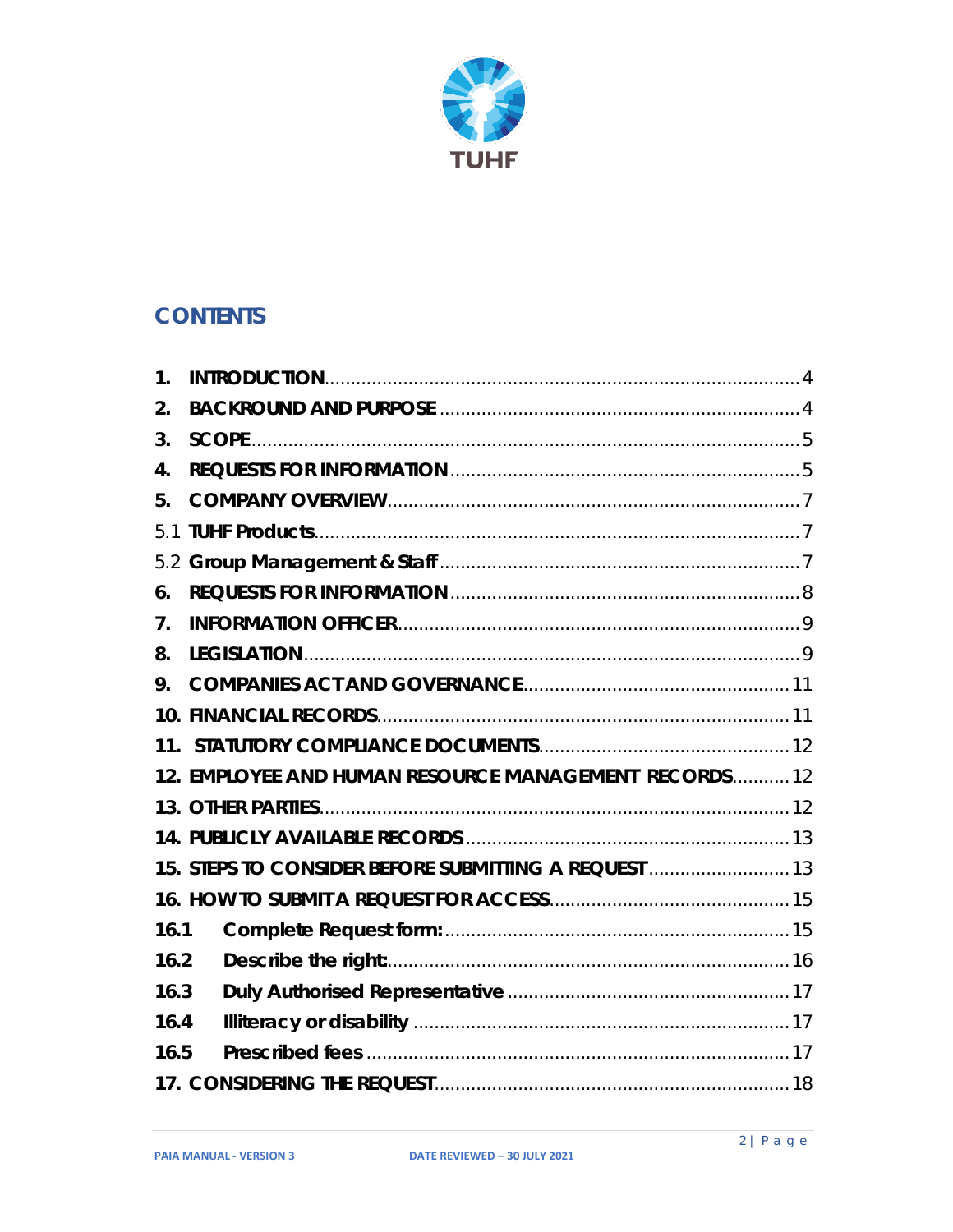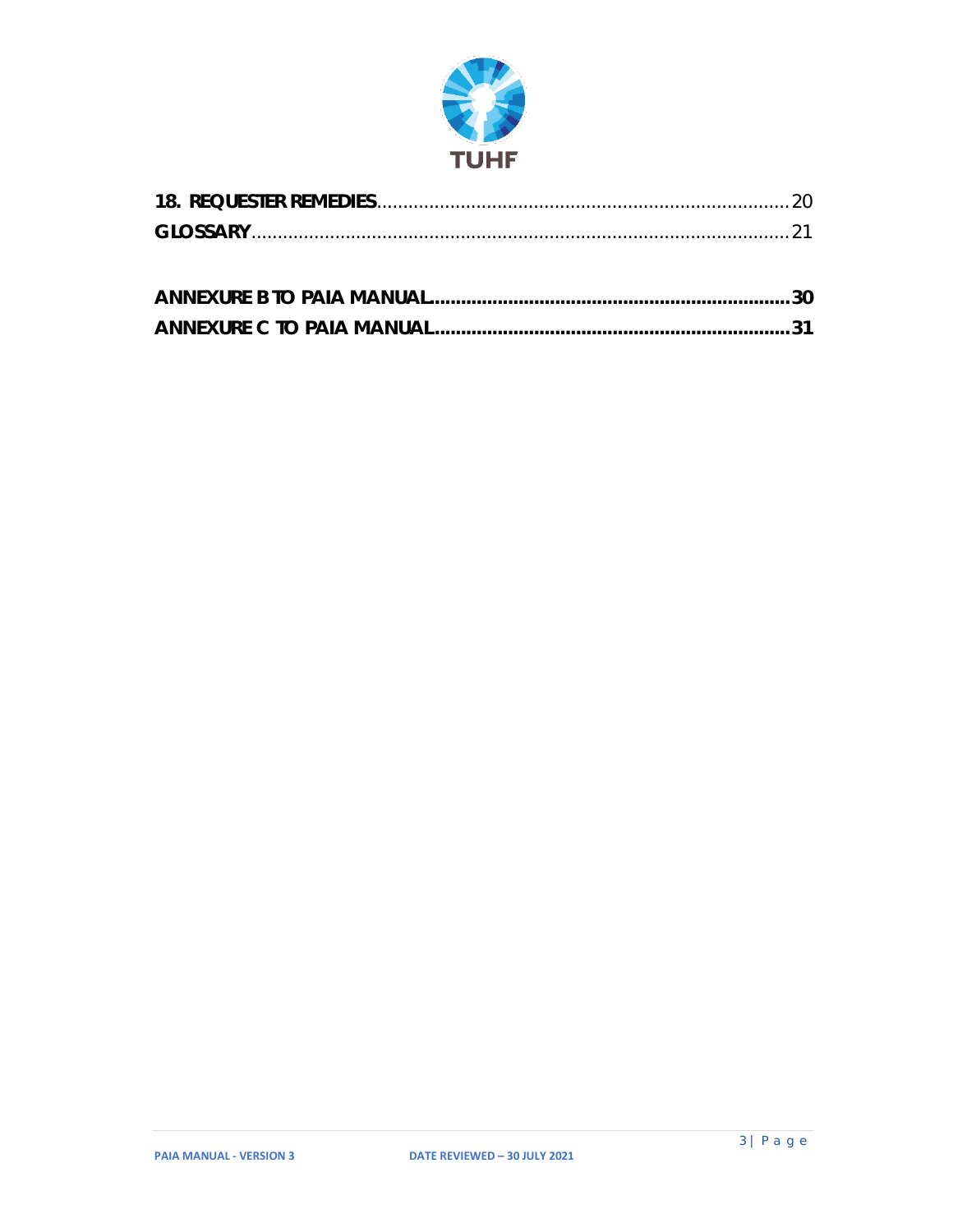

## <span id="page-3-0"></span>**1. INTRODUCTION**

The Promotion of Access to Information Act, 2 of 2000 (PAIA) creates the framework to the right to access information enshrined in section 32 of the Constitution of the Republic of South Africa, Act 108 of 1996. The purpose of this legislation is to promote a culture of transparency, accountability and good governance both in the private and public sectors. Therefore, it places specific compliance requirements on both state institutions and private sector. This PAIA Manual depicts how TUHF allows the public access to information. It is recommended that this PAIA Manual be read together with the POPIA Manual in order to comply with all applicable legislation. This PAIA Manual is made available on the TUHF website [\(www.tuhf.co.za\)](http://www.tuhf.co.za/) and on the uMaStandi website [\(www.umastandi.co.za\)](http://www.umastandi.co.za/) and by request from TUHF's registered Information Officer(s).

## <span id="page-3-1"></span>**2. BACKROUND AND PURPOSE**

This PAIA Manual provides an outline of the types of Records held by TUHF and explains how an individual may submit requests for access to these Records in terms of PAIA. This legislation gives effect to everyone's constitutional right of access to information held by private sector bodies (e.g., companies) or public bodies (i.e., Government institutions) that is required for the exercise and/or protection of the Requestor's rights.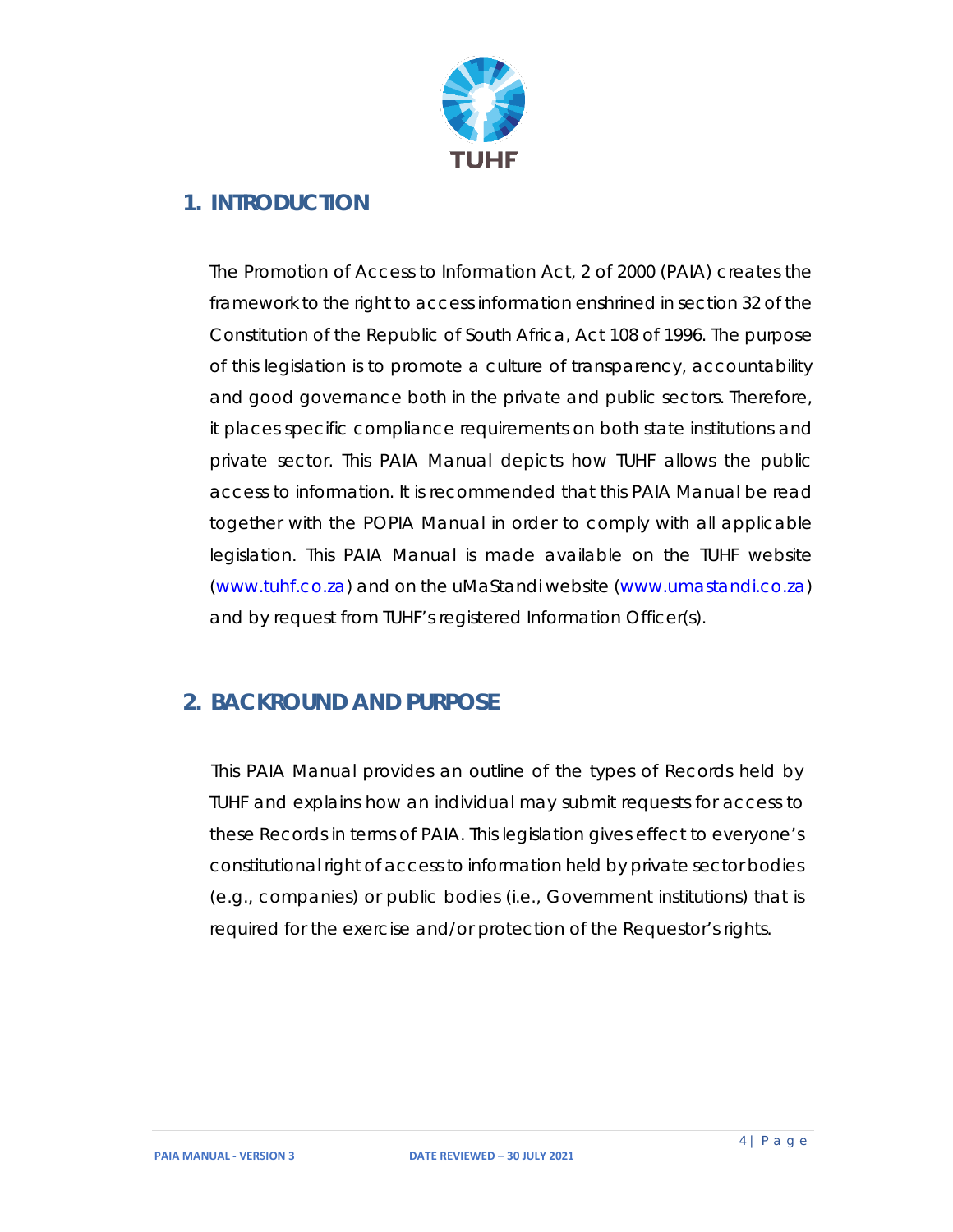

## <span id="page-4-0"></span>**3. SCOPE**

This PAIA Manual applies to all TUHF Employees, temporary staff as well as independent contractors, and shall be applied to all activities and/or task related to requests for Records by a Requester.

## <span id="page-4-1"></span>**4. REQUESTS FOR INFORMATION**

PAIA gives a Requestor the right to lodge a request with the Information Officer of a private body. A private body as defined includes juristic bodies. The head of a private body is "the Chief Executive Officer or equivalent officer of the juristic person or any person duly authorized by that officer."

PAIA defines private juristic entities as:

- A natural person who carries or has carried on any trade, business or profession, but only in such capacity;
- A partnership which carries or has carried on any trade, business or profession; or
- Any former or existing juristic person, but excludes a public body.

Juristic persons will therefore include close corporations, non-profit organisations and trusts. In terms of section 51 of PAIA, the head of a private body must:

- Compile a [section 51 manual \(this PAIA Manual\) w](http://www.sahrc.org.za/home/21/files/Useful%20pointers%20to%20compiling%20a%20section%2051%20guide.pdf)hich is a roadmap of the company;
- Submit the PAIA Manual to the Information Regulator;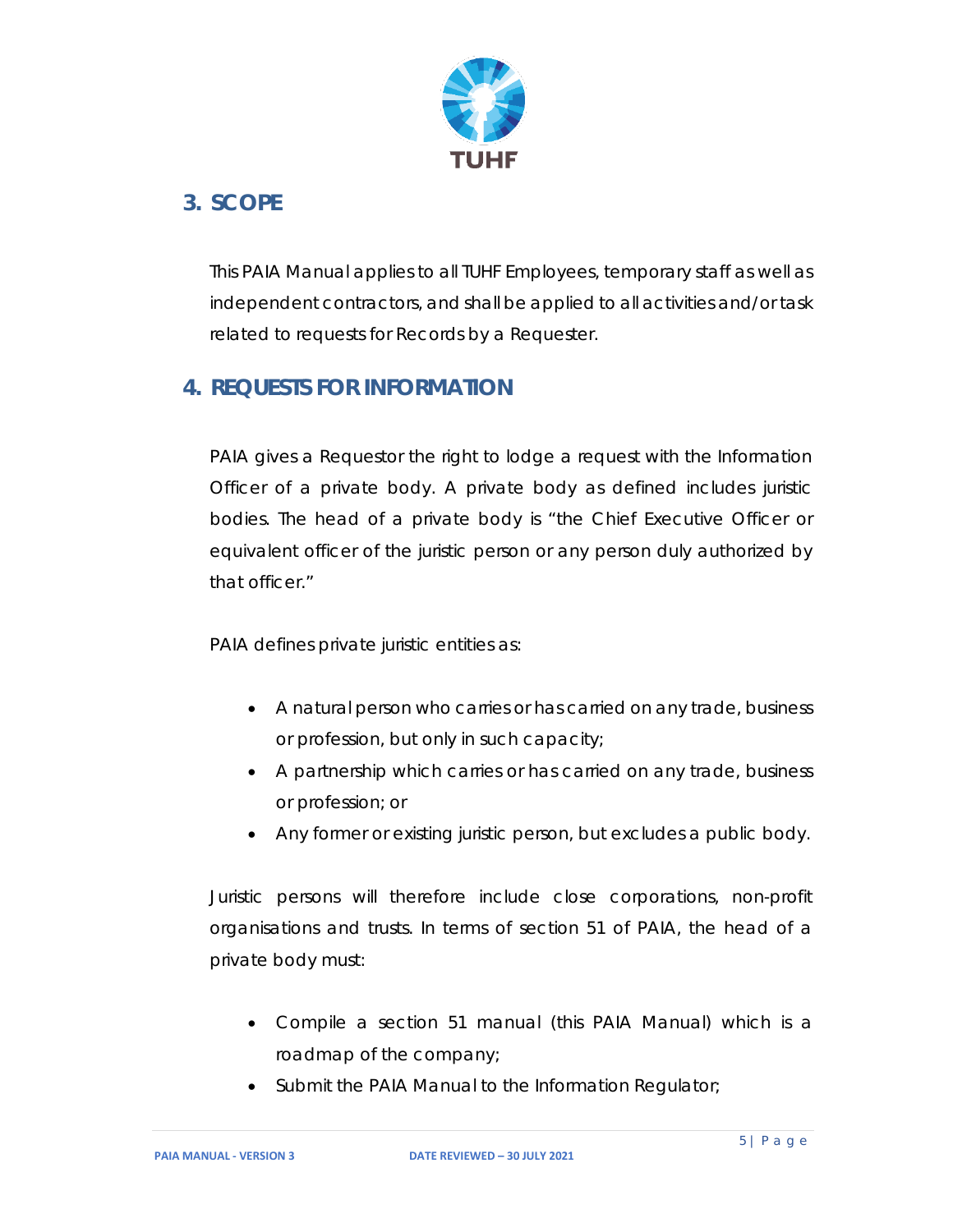

- Effect material changes, if any, each time these occur and resubmit the PAIA Manual to the Information Regulator;
- Make the PAIA Manual available as prescribed at the company offices and on the website; and
- Annex a Request Form to the PAIA Manual and also make Request Forms available on the website and at the company premises access points.

The Requestor may submit their request for information Records to the Information Officer as provided for in clause 7 below. It is recommended that the Requestor read this PAIA Manual first, in particular, paragraphs 9 through 11, before submitting any requests.

Queries can be directed to the Information Regulator:

**Website:** http://justice.gov.za/inforeg/

**Tel**: 012 406 4818

**Fax**: 086 500 3351

**Email**: [inforeg@justice.gov.za](mailto:inforeg@justice.gov.za)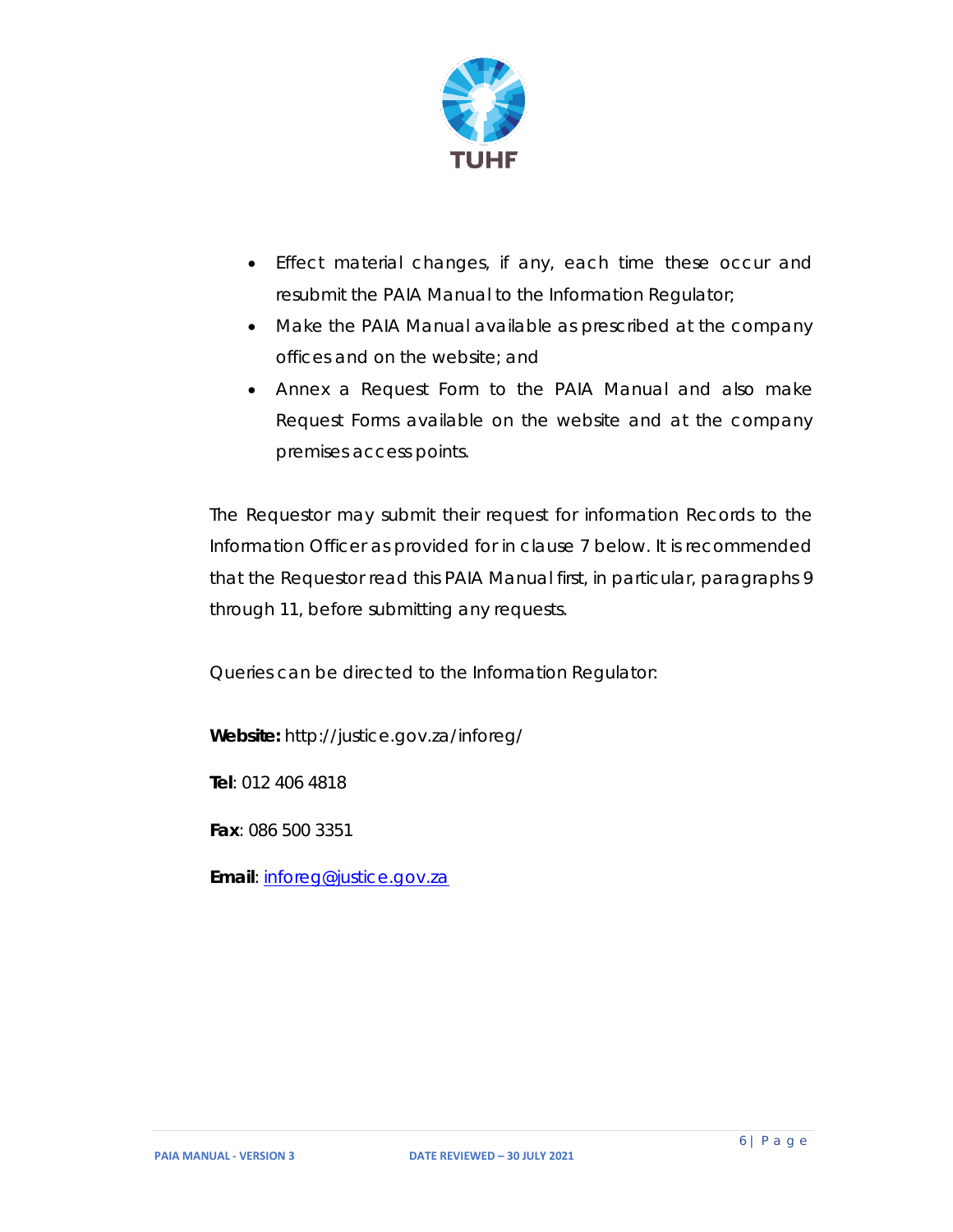

### <span id="page-6-0"></span>**5. COMPANY OVERVIEW**

TUHF is a specialised commercial property finance company that finances property investors exclusively in inner cities and in-cities. TUHF is a non-bank financial services company that borrows money from the capital markets and invests it in inner city and in-city areas.

#### <span id="page-6-1"></span>5.1 **TUHF Products**

TUHF offers the following products;

- Mortgage Finance
- Bridging Finance
- Equity products

#### <span id="page-6-2"></span>5.2 **Group Management & Staff**

- 5.2.1 TUHF employs skilled professional staff, with entrepreneurial flair, that have specialised knowledge of of:
	- Commercial Property Finance & Financial Services
	- Inner City property markets
	- Construction & property management
	- Housing policy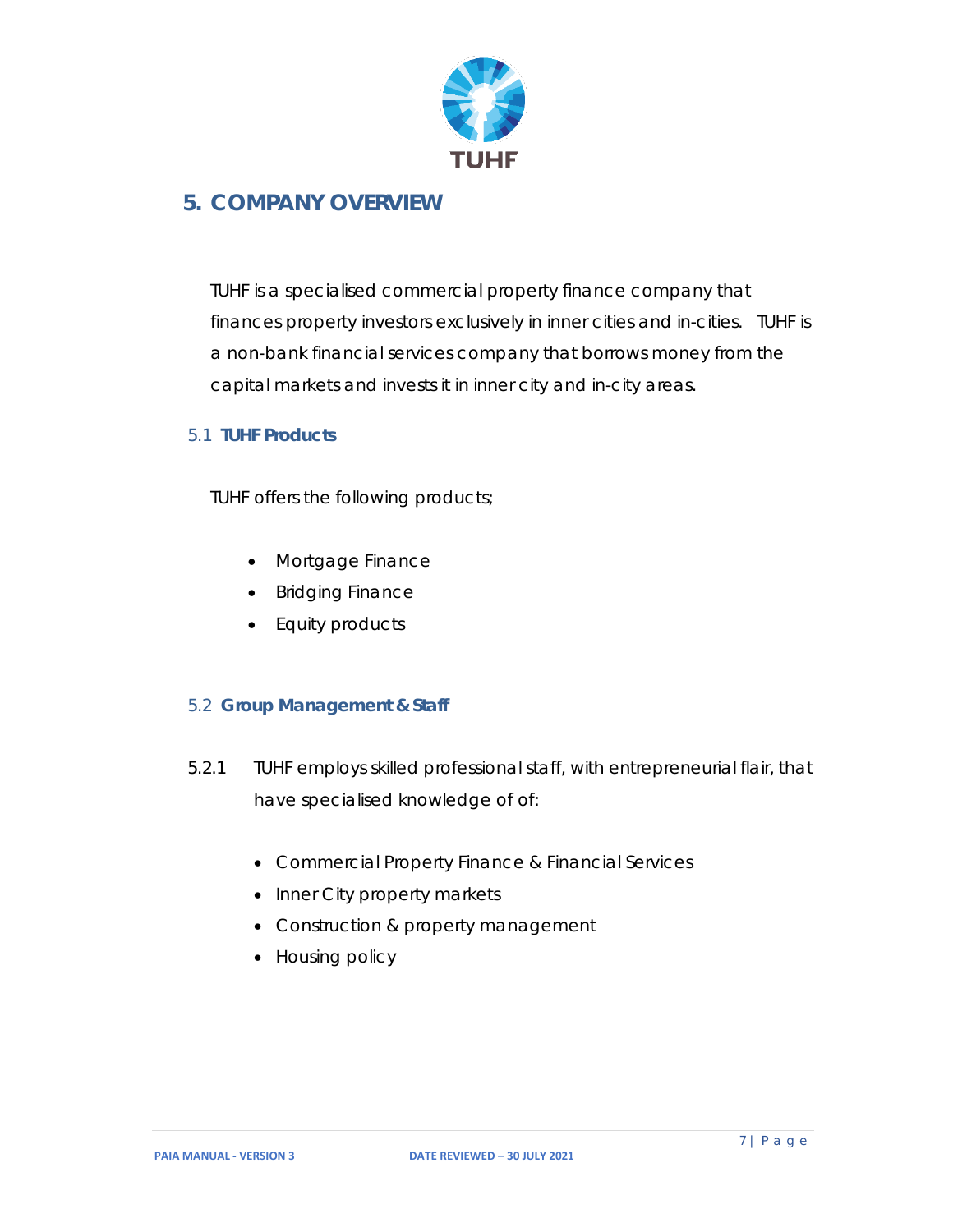

- 5.2.2 TUHF uses various systems to enable it to execute transactions efficiently and effectively and to provide superior financial management, administration and reporting:
- 5.2.2.1 A customized Loan Management Cycle System "(LCMS") off the infrastructure of Accpac CRM software which includes –
	- i) a customized loan cycle workflow;
	- ii) loan document management;
	- iii) tailor made loan cycle management functionality;
- 5.2.2.2 A customised and fully integrated Mortgage Account Receivable Module ("MARM") on the basis of Accpac ERP;
- 5.2.2.3 Other software solutions that facilitates, inter-alia
	- a) Real time data administration and
	- b) Advanced reporting capability

## <span id="page-7-0"></span>**6. REQUESTS FOR INFORMATION**

The Requester may submit a request for information Records to the Information Officer who's details appear in clause 7 below.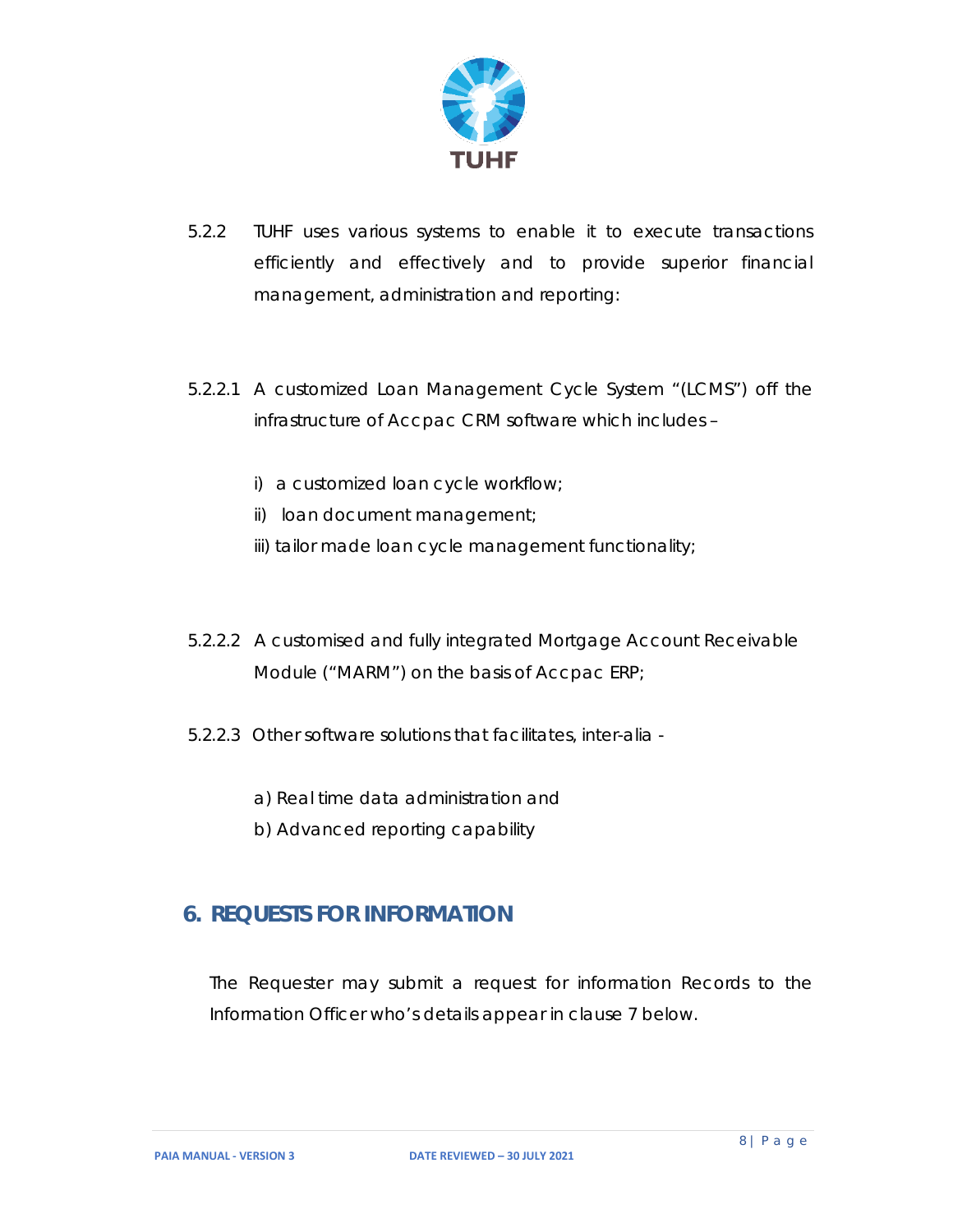

*It is recommended that the Requester read this PAIA Manual first, before submitting any requests.* 

## <span id="page-8-0"></span>**7. INFORMATION OFFICER**

#### **Contact Details**

| <b>Address:</b> | 12th Floor, West Wing, Libridge Building |
|-----------------|------------------------------------------|
|                 | 25 Ameshoff St, Johannesburg             |
|                 | 2001                                     |
|                 | Gauteng                                  |
|                 | Republic of South Africa                 |
| Email:          | privacy@tuhf.co.za                       |
| Tel             | 010 595 9000                             |

Further details of the TUHF Branches are attached to this PAIA Manual marked as Annexure B.

A list of all TUHF entities forming part of the TUHF Group of Companies, those entities' Information and Deputy Information Officers is attached to this PAIA Manual as Annexure A1 and A2 .

#### <span id="page-8-1"></span>**8. LEGISLATION**

Records available in terms of other legislation are as follows:

- Basic Conditions of Employment Act No. 75 of 1997
- Value Added Tax Act 89 of 1991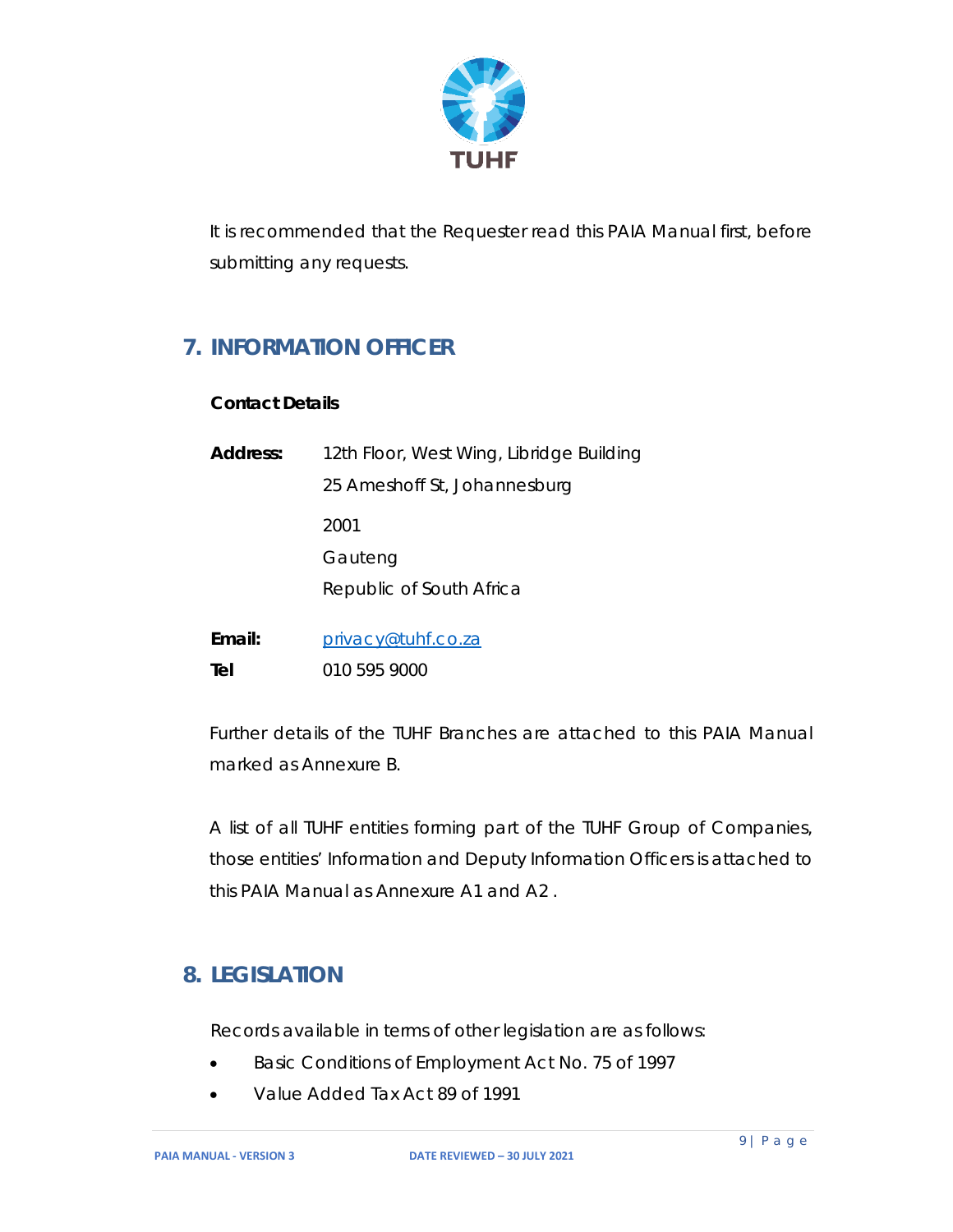

- Companies Act 71 of 2008
- Income Tax Act 58 of 1962
- National Credit Act 34 of 2005
- Consumer Protection Act 68 of 2008
- The Prevention or Organised Crime Act, 121 of 1998 (POCA);
- The Financial Intelligence Centre Act, 38 of 2001 and the Financial Intelligence Centre Amendment Act 1 of 2017 (FICA);
- Compensation for Occupational Injuries and Diseases Act No. 130 of 1993
- National Building Regulations and Building Standards Act No. 103 of 1977
- Employment Equity Act No. 55 of 1998
- Occupational Health and Safety Act No. 85 of 1993
- Electronic Communications and Transactions Act No. 25 of 2002
- The Protection of Constitutional Democracy Against Terrorist and Related Activities Act, 33 of 2004 (POCDATARA);
- The Prevention and Combating of Corrupt Activities Act, 12 of 2004 (PRECCA);
- Promotion of Equality and Prevention of Unfair Discrimination Act No. 4 of 2000
- Promotion of Access to Information Act 2 of 2000 (PAIA);
- Rental Housing Act 50 od 1999 as amended.
- Broad Based Black Economic Empowerment Act 53 of 2003; and
- The Protection of Personal Information Act 4 of 2012 (POPIA).
- **JSE Debt Listing Requirements**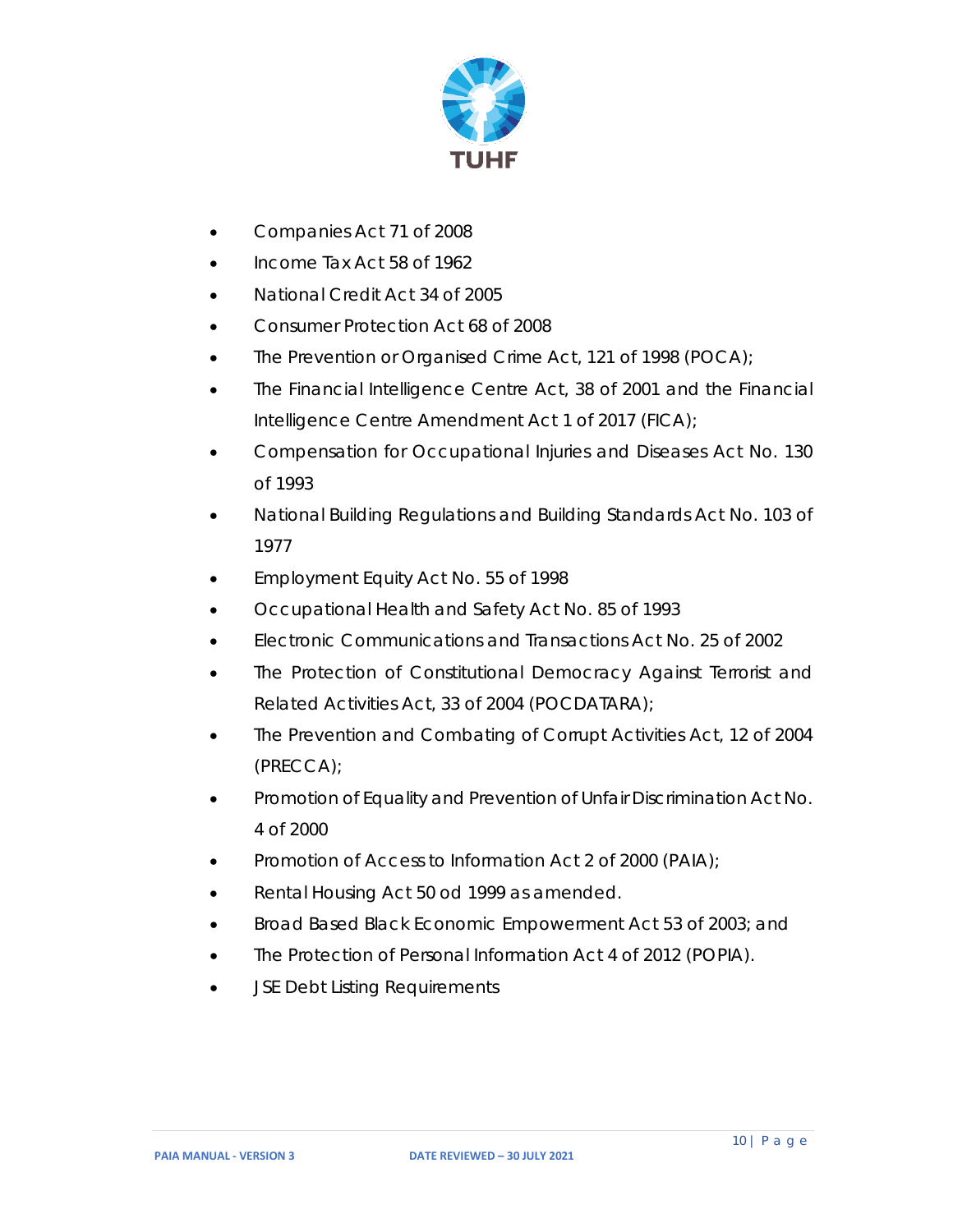

## <span id="page-10-0"></span>**9. COMPANIES ACT AND GOVERNANCE**

Records in terms of the Companies Act and Corporate Governance requirements include the following:

- All companies' registration documents
- Minutes of Board of Directors' Meetings
- Minutes of Shareholders' Meetings
- Minutes of various Board Sub-Committee Meetings
- Records relating to the appointment of directors, auditor, company secretarial services, public officers and other officers (certified copies)
- Share Registers and Other statutory registers (copy of share register)
- Documents relating to regulatory bodies' registration including the National Credit Regulator, the Financial Intelligence Centre and the Johannesburg Stock Exchange.

#### <span id="page-10-1"></span>**10. FINANCIAL RECORDS**

Records in terms of financial management include the following:

- Accounting Records
- Banking Records
- Electronic banking Records
- Fixed Asset Register
- Lease Agreements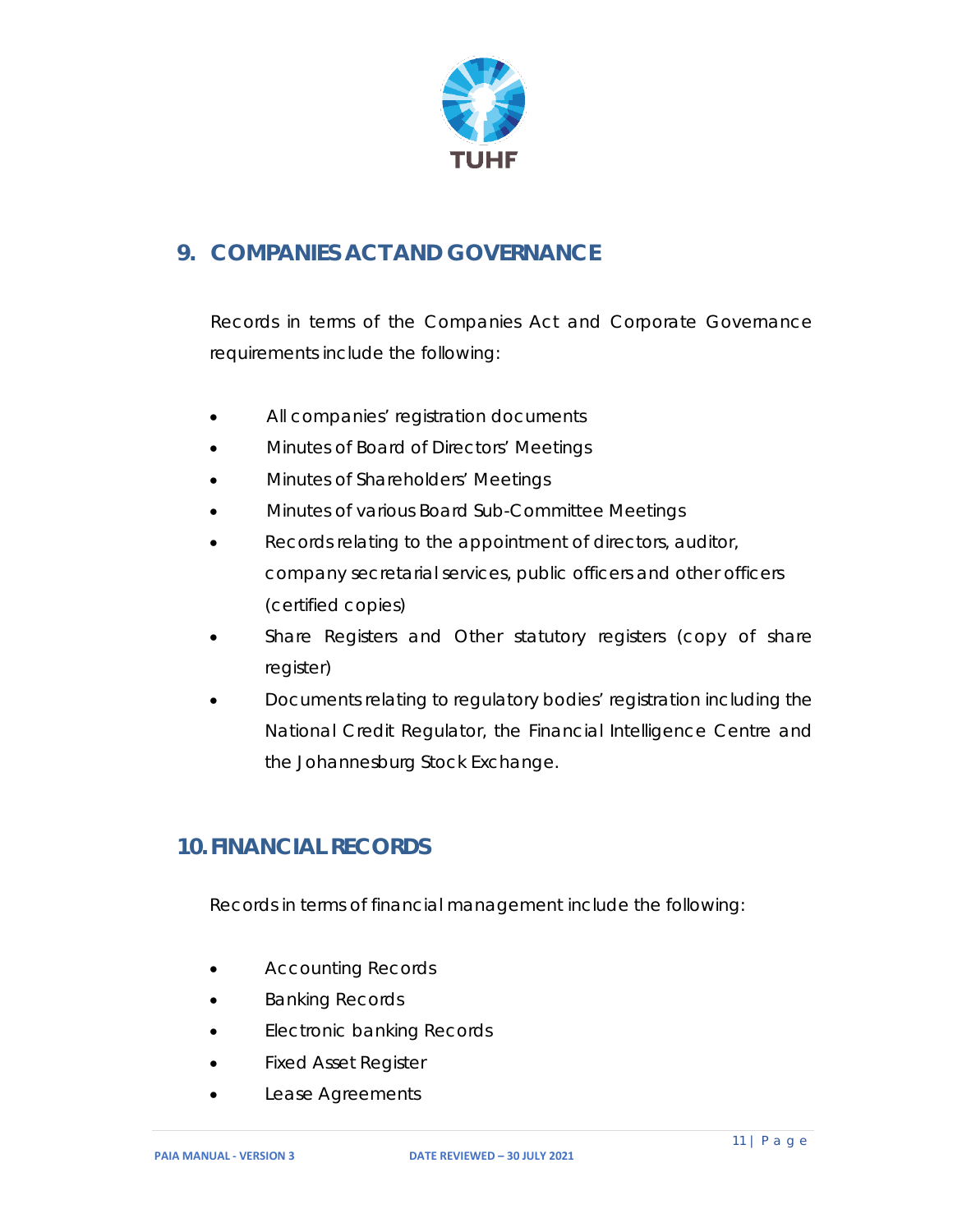

- Invoices
- Funding Structure Agreements

## <span id="page-11-0"></span>**11. STATUTORY COMPLIANCE DOCUMENTS**

- VAT
- Income tax

## <span id="page-11-1"></span>**12. EMPLOYEE AND HUMAN RESOURCE MANAGEMENT RECORDS**

Income Tax Records

## <span id="page-11-2"></span>**13. OTHER PARTIES**

Records are kept in respect of other parties, including but without limitation, contractors, suppliers, Third Party Service Providers.

Alternatively, such other parties may possess Records which can be said to belong to TUHF. The following Records fall under this category:

• Employee Records which are held by another party as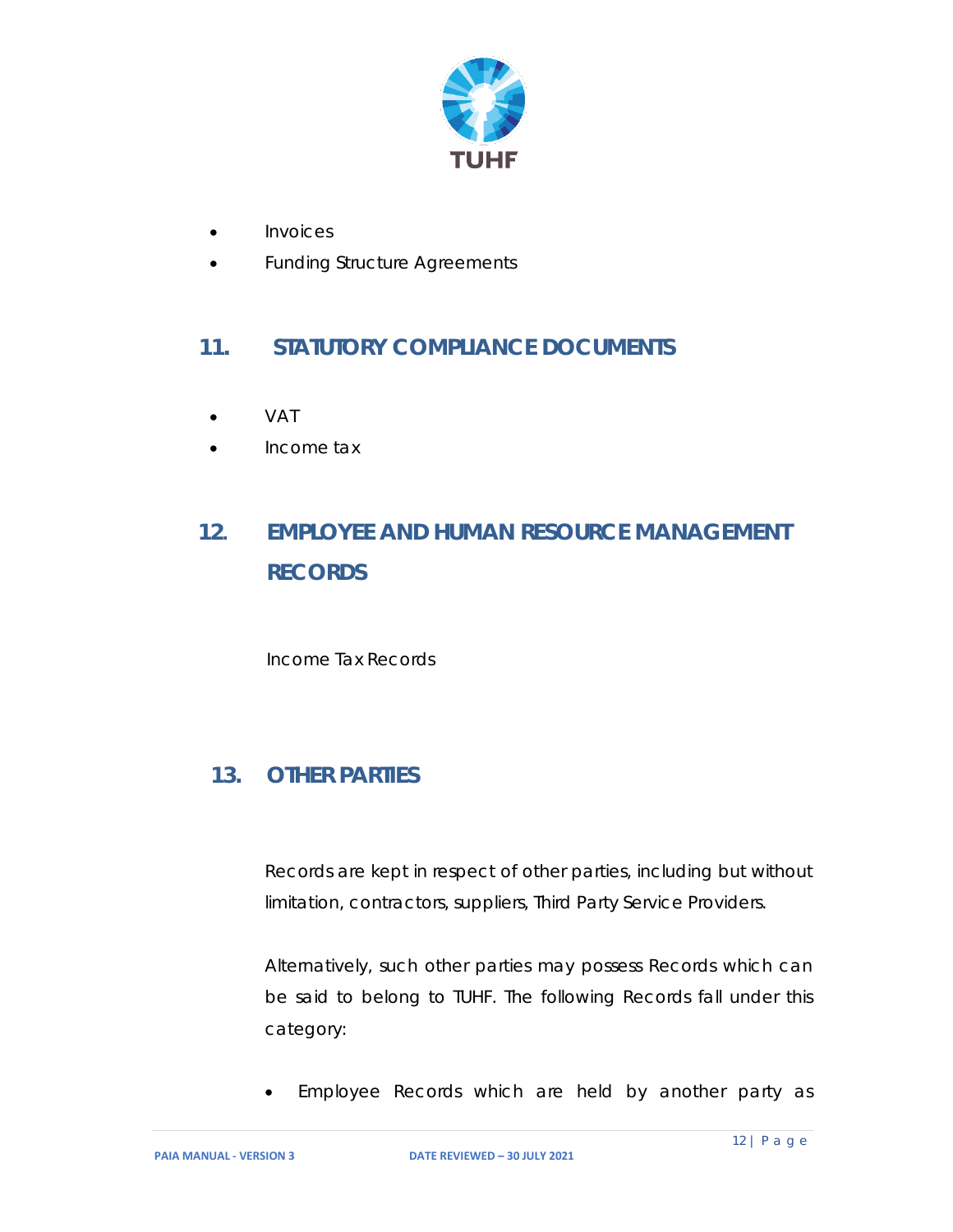

opposed to being held by TUHF; and

Records held by TUHF pertaining to other parties, including financial Records, correspondence, contractual Records, Records provided by the other party, and Records third parties have provided about the contractors/suppliers.

#### <span id="page-12-0"></span>**14. PUBLICLY AVAILABLE RECORDS**

TUHF's Annual Financial statements and all JSE Program Memoranda with related documents are publicly available, without a request for access in terms of PAIA.

## <span id="page-12-1"></span>**15. STEPS TO CONSIDER BEFORE SUBMITTING A REQUEST**

The following steps are to be considered by the Requester before submitting a request:

#### **15.1 Step 1: Is the Requester requesting their own information ?**

All TUHF clients are permitted to access to their own information without having to use the request for access to information procedures as set out in PAIA.

*Please note that there may be administration costs associated with retrieval of certain types of information records.*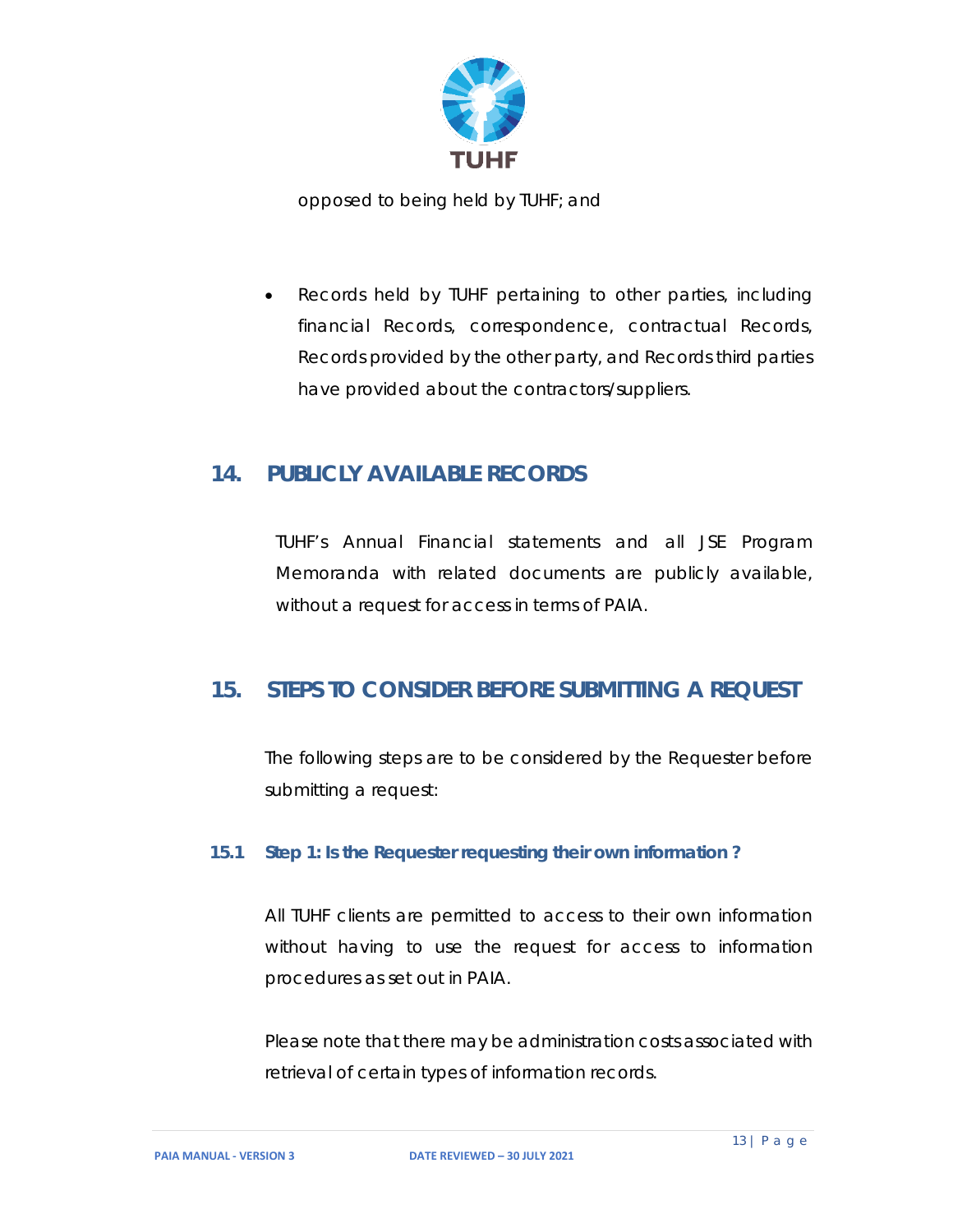

#### **15.2 Step 2: Is the Requester entitled to use PAIA to request access?**

Section 7(1) of PAIA states:

"This Act does not apply to a Record of a public body or a private body if:

- that Record is requested for the purpose of criminal or civil proceedings;
- so requested after the commencement of such criminal or civil proceedings, as the case may be; and
- the production of or access to that Record for the purpose referred to in paragraph (a) is provided for in any other law."

If section 7(1) applies, the Requester may not bring a request in terms of PAIA. The Requester must use the rules and procedures for discovery of information of the relevant legal forum and proceedings the Requester are involved in. TUHF reserves the right to claim all expenses and other damages incurred as a result of a Requester submitting a request in contravention of section 7(1).

#### **15.3 Step 3: Does the information requested exist in the form of a Record?**

PAIA only applies to Records that are in existence at the time of TUHF receiving the request. PAIA does not compel anyone to create a Record which is not yet in existence at the time the request is made. For instance,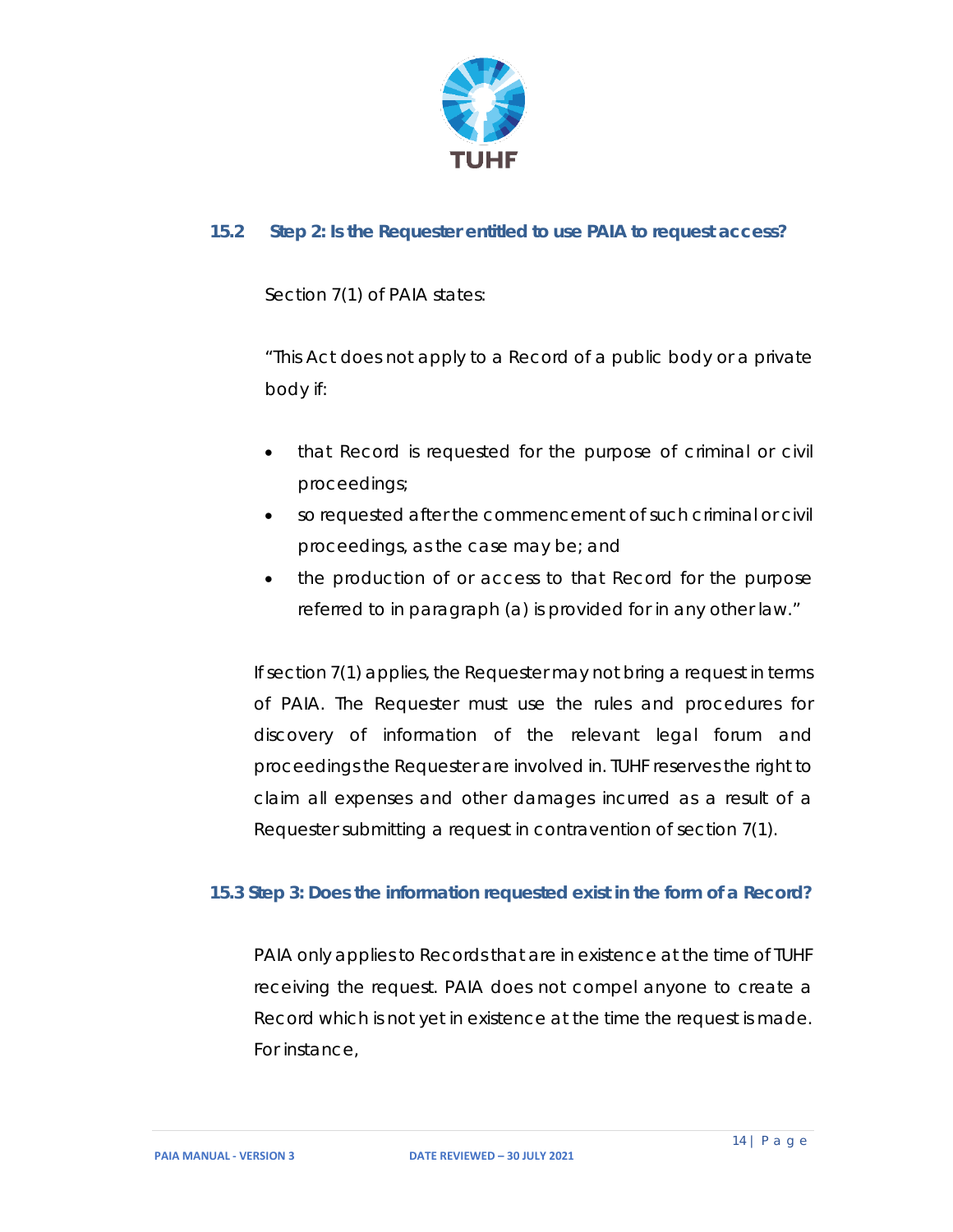

*PAIA cannot be used to obtain reasons for a decision taken by TUHF if such reasons are not in the form of a Record.* 

#### **15.4 Step 4: Is the Record in the possession or under the control of TUHF?**

PAIA provides that the Record requested must be in TUHF's possession or under its' control. Therefore, even if a Record was created by TUHF or at some point in TUHF's possession (but no longer in TUHF's control at the time of the request), the Requester must seek access to the Record from the party under whose possession or control it is.

## <span id="page-14-0"></span>**16. HOW TO SUBMIT A REQUEST FOR ACCESS**

The Requester has to consider the abovementioned steps before submitting a request for information. Once satisfied that none of the abovementioned prohibitions apply, the Requester may then proceed to submit a request as follows:

#### <span id="page-14-1"></span>**16.1 Complete Request form:**

The Requester must complete the form in Annexure 3 of this PAIA Manual and submit this form, to the Information Officer using the postal address or electronic email address. In the Request Form, the Requester is required to: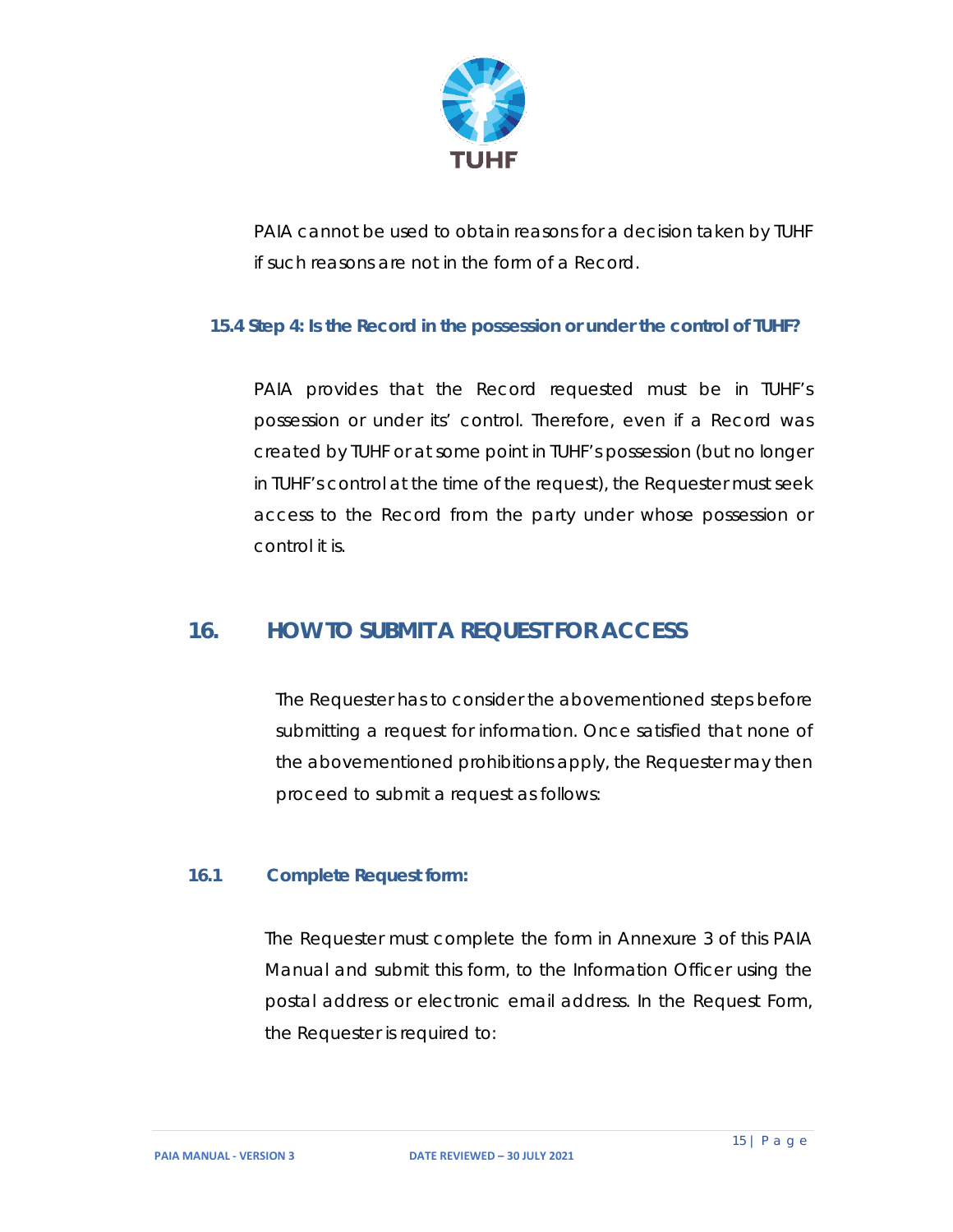

- provide sufficient particulars to enable TUHF to identify the Record/s requested and to identify the Requester;
- indicate which form of access is required, if the request is granted;
- specify the Requester's postal address or email address;
- identify the right that the Requester is seeking to exercise or protect, and
- provide an explanation of why the requested Record is required for the exercise or protection of that right.

If in addition to a written reply, the Requester wishes to be informed of the decision on the request in any manner, he/she is to state that manner and the necessary particulars to be informed in the other manner.

When the request is made on behalf of another person, that person is to submit proof of the capacity in which the Requester is making the request, to the reasonable satisfaction of the Information Officer.

#### <span id="page-15-0"></span>**16.2 Describe the right:**

 The Requester is to adequately describe the right which he/she is seeking to protect or enforce by means of the Records requested. Courts have indicated that access to the Records must be "necessary" for the exercise or protection of the right so stated. It is important to note that TUHF may refuse the Requester access to the Records requested if the right is not clearly defined or where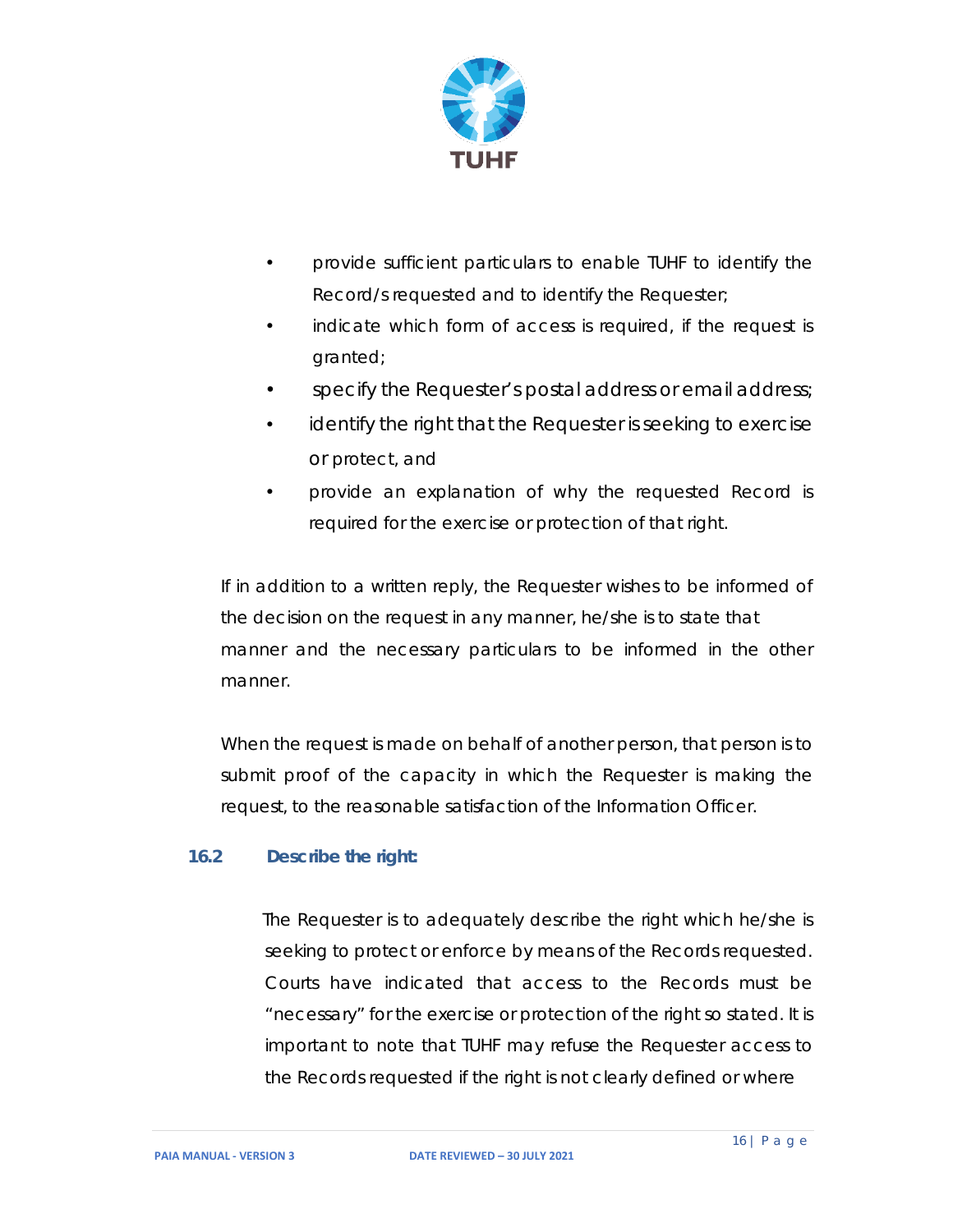

the right the Requester claim to seek to exercise or protect does not qualify as a right as contemplated in PAIA.

#### <span id="page-16-0"></span>**16.3 Duly Authorised Representative**

If a request is made on behalf of another person, then the Requester must submit proof of the capacity in which the Requester is making the request to the reasonable satisfaction of TUHF.

#### <span id="page-16-1"></span>**16.4 Illiteracy or disability**

If a Requester is unable to complete the prescribed form due to illiteracy or disability, such a person may make the request orally.

#### <span id="page-16-2"></span>**16.5 Prescribed fees**

- 16.5.2 Section 52(3) states that fees payable for access to records are to be prescribed. The prescribed fees are as set out in the Fee Schedule, which is available on the SAHRC website: *[www.sahrc.org.za](http://www.sahrc.org.za/)*
- 16.5.3 A Requester who seeks access to a record containing personal information about that requester is not required to pay the request fee. Every other requester, who is not a personal requester, must pay the required request fee. The requester may lodge an application to the court against the tender or payment of the request fee [s 54(3)(b)].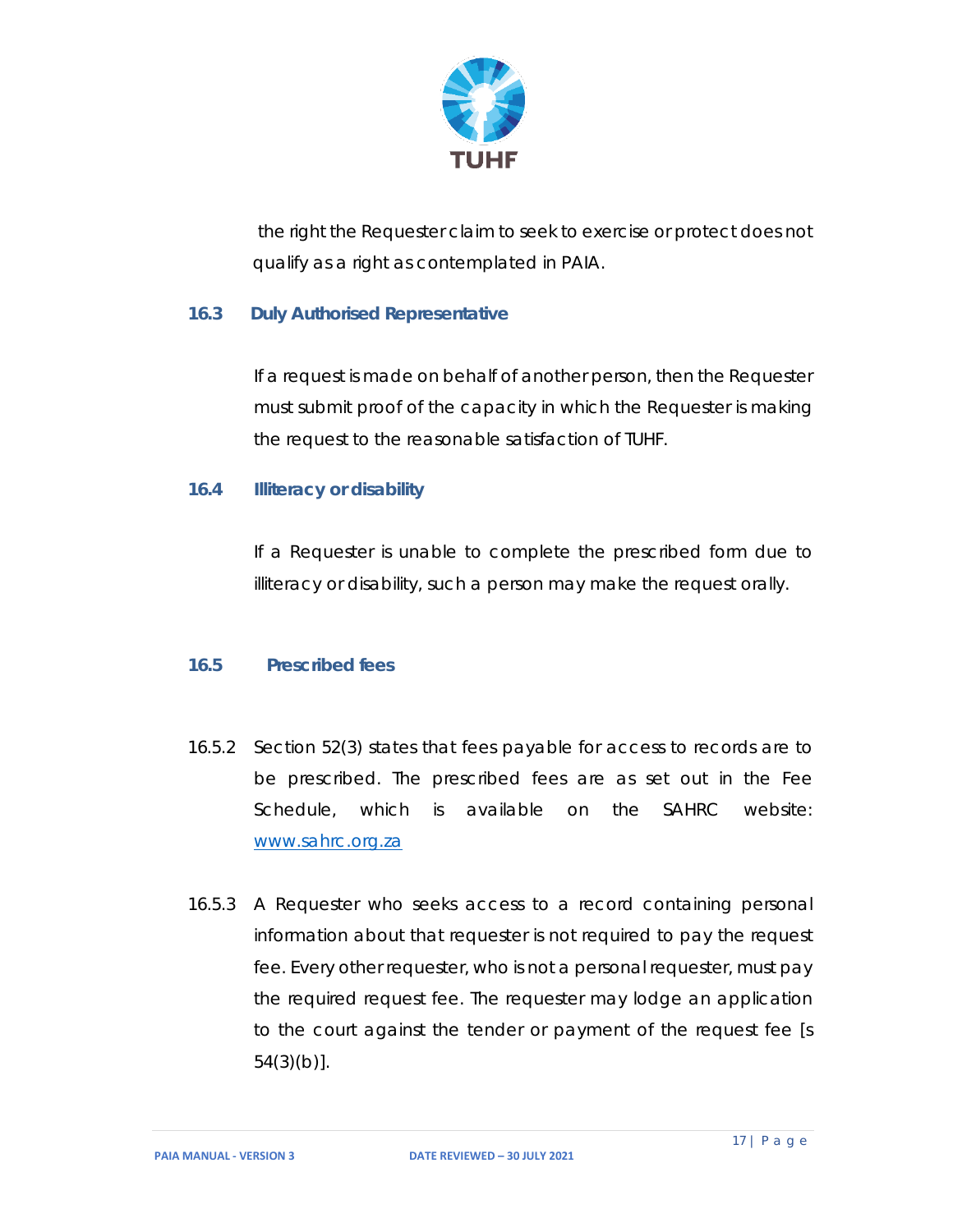

- 16.5.4 If the Request is granted then a further access fee may be paid for the search, reproduction, and preparation and for any time that has exceeded the prescribed hours to search and prepare the record for disclosure.
- 16.5.5 TUHF may withhold a Record until the Requester has paid the fees.

## <span id="page-17-0"></span>**17. CONSIDERING THE REQUEST**

- 17.1 TUHF will have deemed to have received the Requester's request when all of the requirements in respect of PAIA have been met. Subject to the provisions of PAIA, in respect of extension of time periods, TUHF will process the request within 30 days, unless the Requester has stated special reasons which would satisfy TUHF that circumstances dictate that the above time periods not be complied with.
	- 17.2 The Requester will be informed in writing whether access has been granted or denied. The main grounds for TUHF to refuse a request for information relate to the:
- 17.2.1 mandatory protection of –
- 17.2.1.1 the privacy of a third party who is a natural person, which would involve the unreasonable disclosure of Personal Information of that natural person;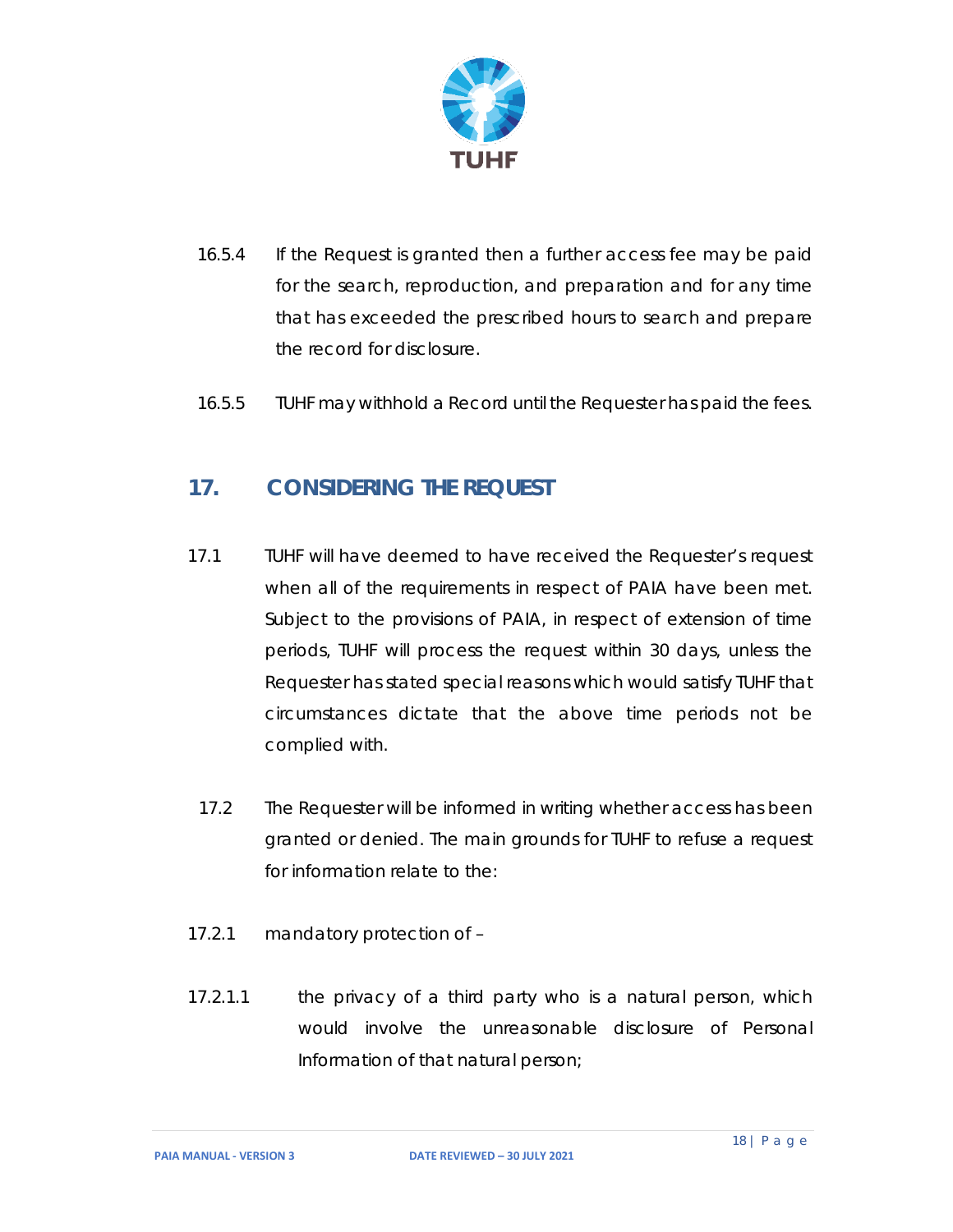

- 17.2.1.2 the commercial information of a third party, if the Record contains:
	- trade secrets of that third party;
	- financial, commercial, scientific or technical information which disclosure could likely cause harm to the financial or commercial interests of that third party; and information disclosed in confidence by a third party to TUHF, if the disclosure could put that third party at a disadvantage in negotiations or commercial competition;
- 17.2.1.3 confidential information of third parties if it is protected in terms of any agreement;
- 17.2.1.4 the safety of individuals and the protection of property;
- 17.2.1.5 Records which would be regarded as privileged in legal proceedings;
- 17.2.2 simply the protection of –
- 17.2.2.1 the commercial activities of TUHF, which may include:
	- trade secrets of trade;
	- financial, commercial, scientific or technical information which disclosure could likely cause harm to the financial or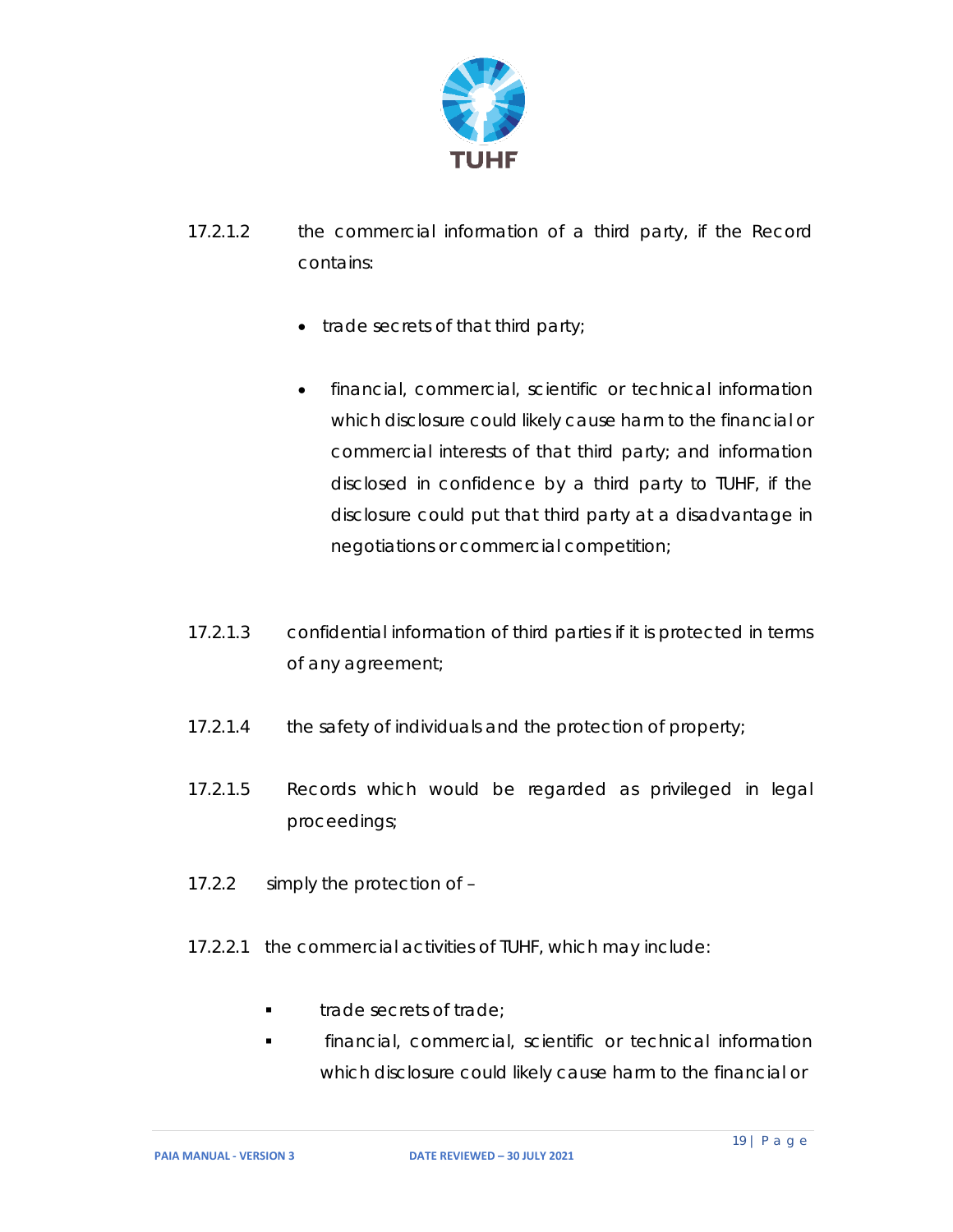

commercial interests of TUHF; and

- **Information which, if disclosed could put TUHF at a** disadvantage in negotiations or commercial competition;
- 17.2.2.2 a computer program which is owned by TUHF, and which is protected by copyright; and
- 17.2.2.3 the research information of TUHF or a third party, if its disclosure would disclose the identity of TUHF, the researcher or the subject matter of the research and would place the research at a serious disadvantage.

#### <span id="page-19-0"></span>**18. REQUESTER REMEDIES**

TUHF does not have internal appeal procedures. As such, the decision made by TUHF is final. If the Requester's request is denied, the Requester is entitled to apply to a Court with appropriate jurisdiction for relief.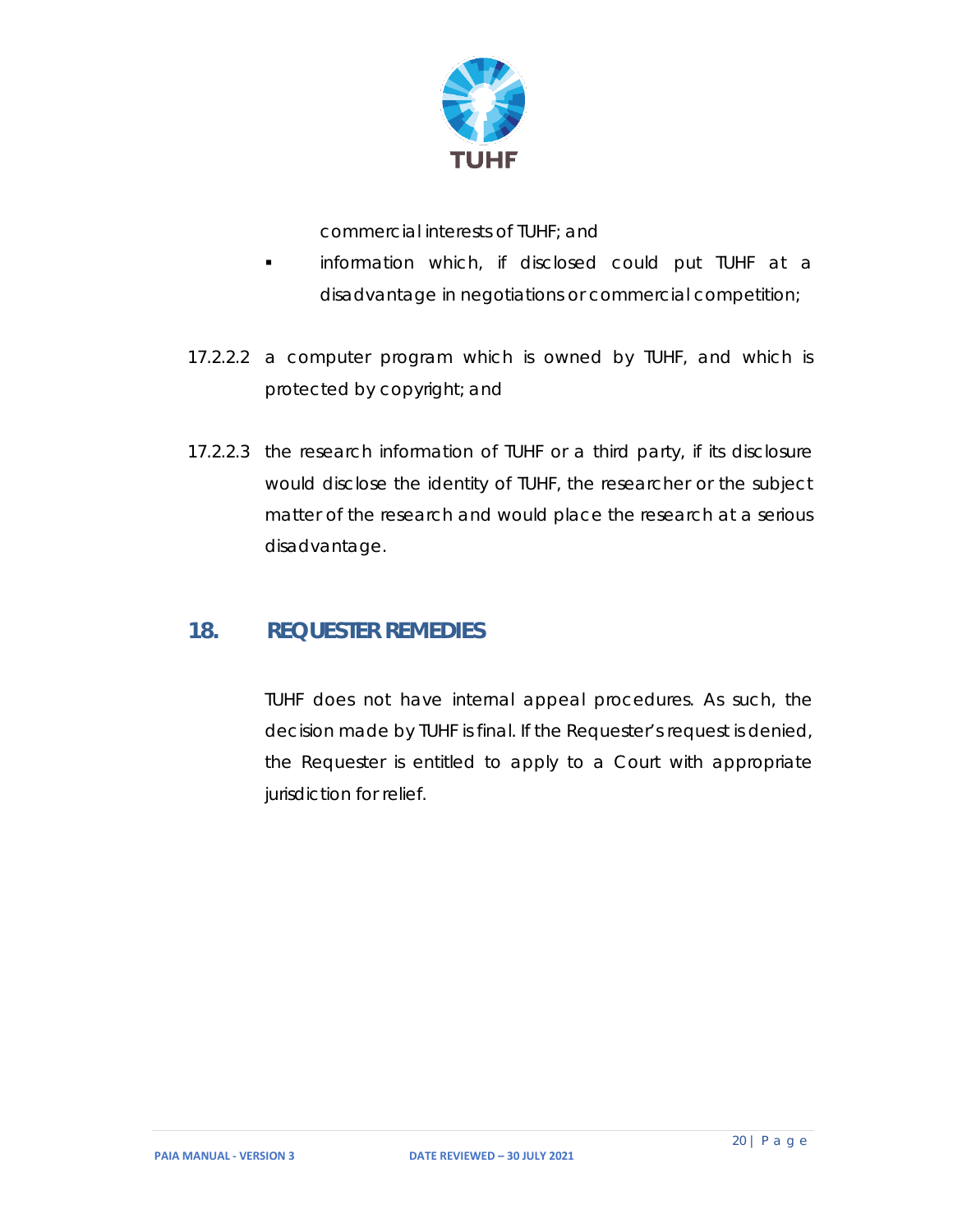

## <span id="page-20-0"></span>**GLOSSARY**

In this PAIA Manual (as defined below), unless the context requires otherwise, the following words and expressions bear the meanings assigned to them:

| "Board Sub-Committee"  | means the following Committees;                    |  |
|------------------------|----------------------------------------------------|--|
|                        | and Risk Committee, Assets<br>Audit<br>and         |  |
|                        | Liabilities Committee, Loan Committee, TUHF        |  |
|                        | Equity Committee, Jobs Fund Committee and          |  |
|                        | the Social and Ethics Committee                    |  |
| "Employees"            | means any Employee of TUHF as defined in the       |  |
|                        | Labour Relations Act 66 of 1995;                   |  |
| "Information Officer"  | means the Information Regulator established        |  |
|                        | in terms of POPIA;                                 |  |
|                        |                                                    |  |
| "Personal Information" | means information relating to any Requestor,       |  |
|                        | including but not limited to (i) views or opinions |  |
|                        | of another individual about the Requestor;         |  |
|                        | (ii)<br>information relating to<br>and<br>such     |  |
|                        | Requestor's:                                       |  |
|                        |                                                    |  |
|                        | race, sex, gender, sexual orientation,             |  |
|                        | pregnancy, marital status, nationality,            |  |
|                        | ethnic or social origin, colour, age,              |  |
|                        | physical or mental health, well-being,             |  |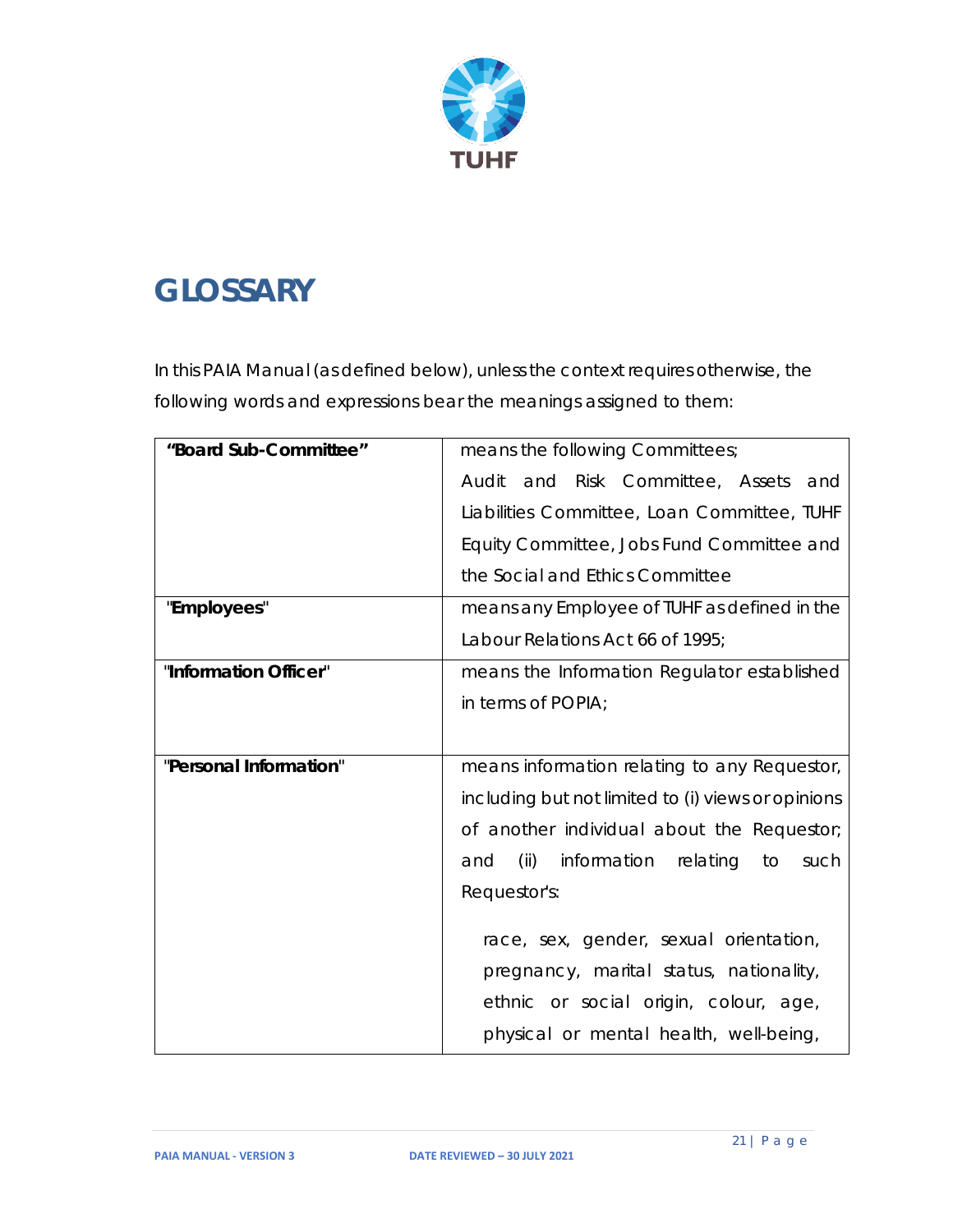

disability, religion, conscience, belief, cultural affiliation, language and birth; education, medical, financial, criminal or employment history; names, identity number and/or any other personal identifier, including any number(s), which may uniquely identify a Requestor, account or client number, password, pin code, numeric, alpha, or alpha-numeric design or configuration of any nature, symbol, email address, domain name or IP address, physical address, cellular phone number, telephone number or other particular assignment; blood type, fingerprint or any other biometric information; personal opinions, views or preferences; correspondence that is implicitly or expressly of a personal, private or confidential nature (or further correspondence that would reveal the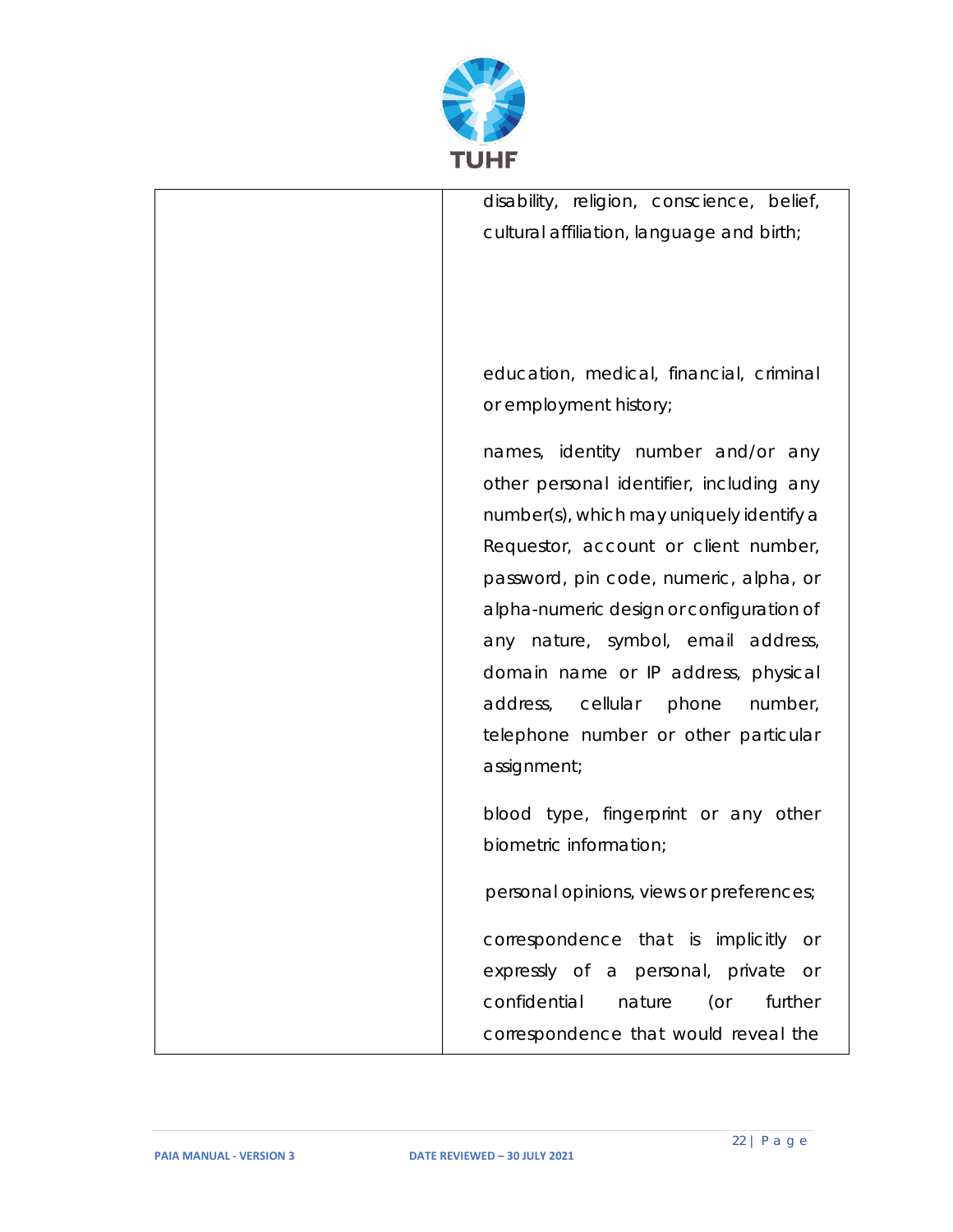

|               | contents<br><b>of</b><br>original<br>the      |
|---------------|-----------------------------------------------|
|               | correspondence); and                          |
|               |                                               |
|               | information<br>relating<br>corporate<br>to    |
|               | structure, composition and business           |
|               |                                               |
|               |                                               |
|               | operations (in circumstances where the        |
|               | Requestor is a juristic person);              |
|               |                                               |
| "POPIA"       | means the Protection of Personal Information  |
|               | Act, No 4 of 2013;                            |
| "PAIA"        | means the Promotion of Access to Information  |
|               | Act, No 2 OF 2000;                            |
|               |                                               |
| "PAIA Manual" | means this Promotion of Access to Information |
|               | Manual                                        |
|               |                                               |
| "Processing"  | means any operation or activity or any set of |
|               | operations, whether or not by automatic       |
|               | means, concerning Personal Information,       |
|               | including:                                    |
|               |                                               |
|               | the collection, receipt, Recording,           |
|               | organisation, collation, storage, updating or |
|               | modification,<br>retrieval,<br>alteration,    |
|               | consultation or use;                          |
|               |                                               |
|               | dissemination by means of transmission,       |
|               | distribution or making available in any other |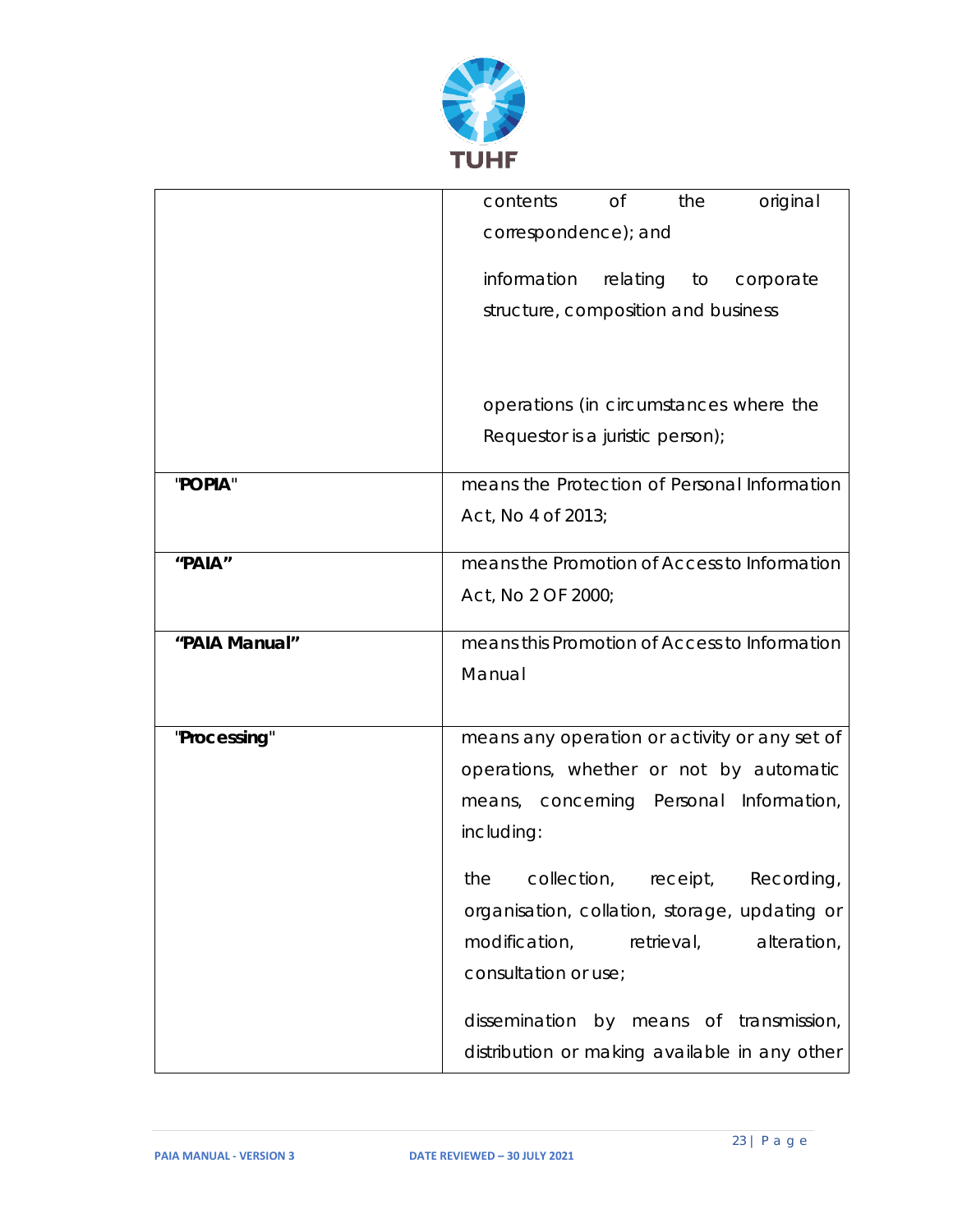

|          | form by electronic communications or other                                                      |  |
|----------|-------------------------------------------------------------------------------------------------|--|
|          | means; or                                                                                       |  |
|          | linking, blocking, degradation,<br>merging,<br>erasure or destruction. For the purposes of this |  |
|          | definition, "Process" has a corresponding<br>meaning.                                           |  |
| "Record" | means any Recorded information: regardless                                                      |  |
|          | of form or medium, including any of the                                                         |  |
|          | following:                                                                                      |  |
|          | writing on any material;                                                                        |  |
|          | information produced, Recorded or                                                               |  |
|          | by means of any tape<br>stored                                                                  |  |
|          | Recorder, computer equipment,                                                                   |  |
|          | whether hardware or software or                                                                 |  |
|          | both, or other device, and any                                                                  |  |
|          | material subsequently derived from                                                              |  |
|          | information so produced, Recorded                                                               |  |
|          | or stored;                                                                                      |  |
|          | label, marking or other writing that                                                            |  |
|          | identifies or describes anything of                                                             |  |
|          | which it forms part, or to which it is                                                          |  |
|          | attached by any means;                                                                          |  |
|          | book, map, plan, graph or drawing;                                                              |  |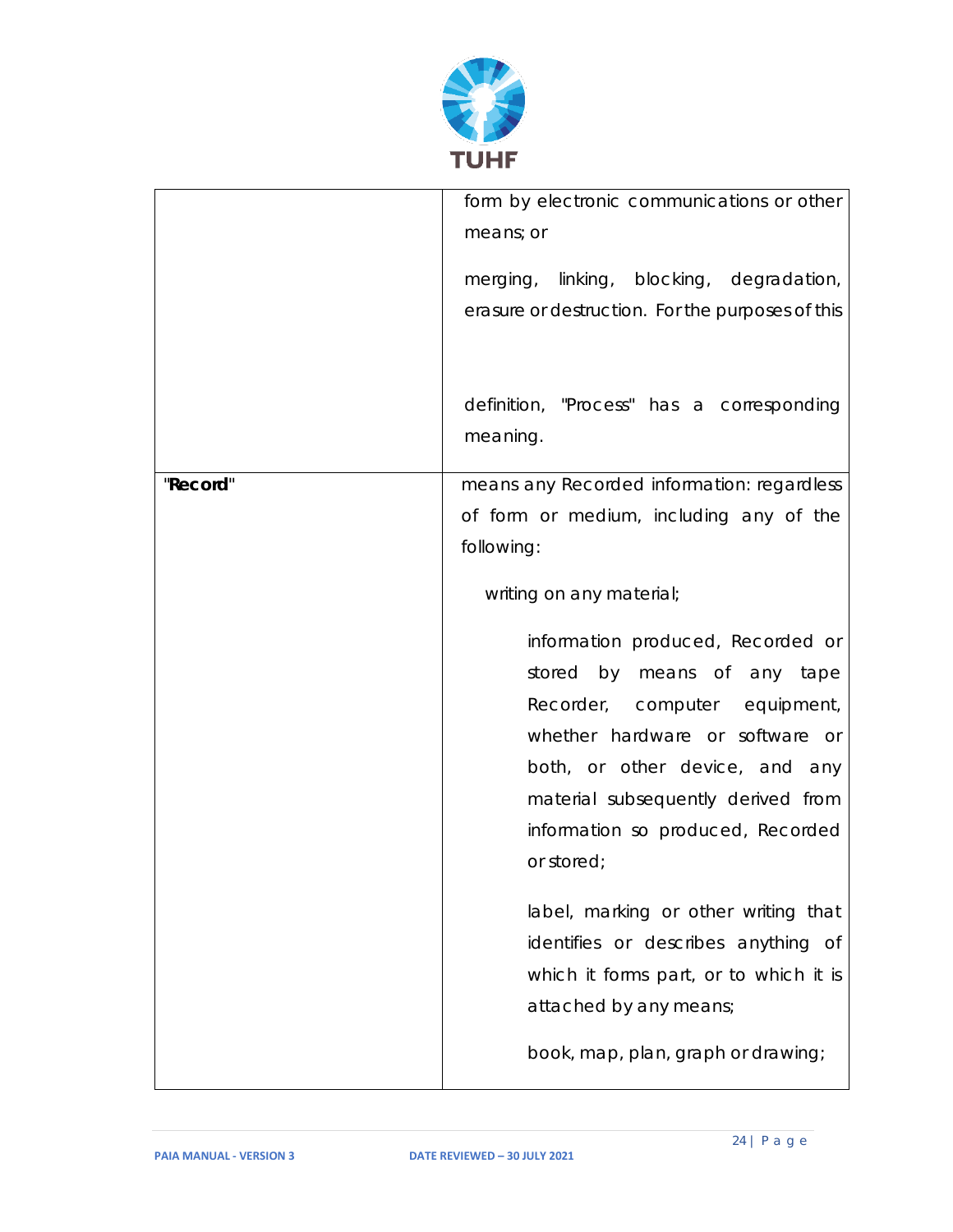

|                           | photograph, film, negative, tape or other           |
|---------------------------|-----------------------------------------------------|
|                           | device in which one or more visual images are       |
|                           | embodied so as to be capable, with or               |
|                           | without the aid of some other equipment, of         |
|                           |                                                     |
|                           |                                                     |
|                           | being reproduced; in the possession or under        |
|                           | the control of TUHF; whether or not it was          |
|                           | created by TUHF; and regardless of when it          |
|                           | came into existence;                                |
|                           |                                                     |
| "Request Form"            | means a form filled by a Requester to access        |
|                           | records/information held by a private body;         |
|                           | means any person, including, but not limited        |
|                           | to, a public body or an official thereof, making    |
| "Requester"               | a request for access to a Record of that            |
|                           | private body.                                       |
|                           |                                                     |
| "Third Party"             | means any independent contractor, agent,            |
|                           | other<br>consultant,<br>sub-contractor<br><b>Or</b> |
|                           | representative of TUHF.                             |
| "TUHF"                    | means the TUHF Group of Companies;                  |
|                           |                                                     |
| "TUHF Group of Companies" | means TUHF Holdings and its subsidiaries and        |
|                           | related entities including the Special Purpose      |
|                           | Vehicles and TUHF21 and its subsidiaries and        |
|                           | TUHF Foundation. (For a full list of Companies      |
|                           | refer to Annexure A to this PAIA Manual; and        |
|                           |                                                     |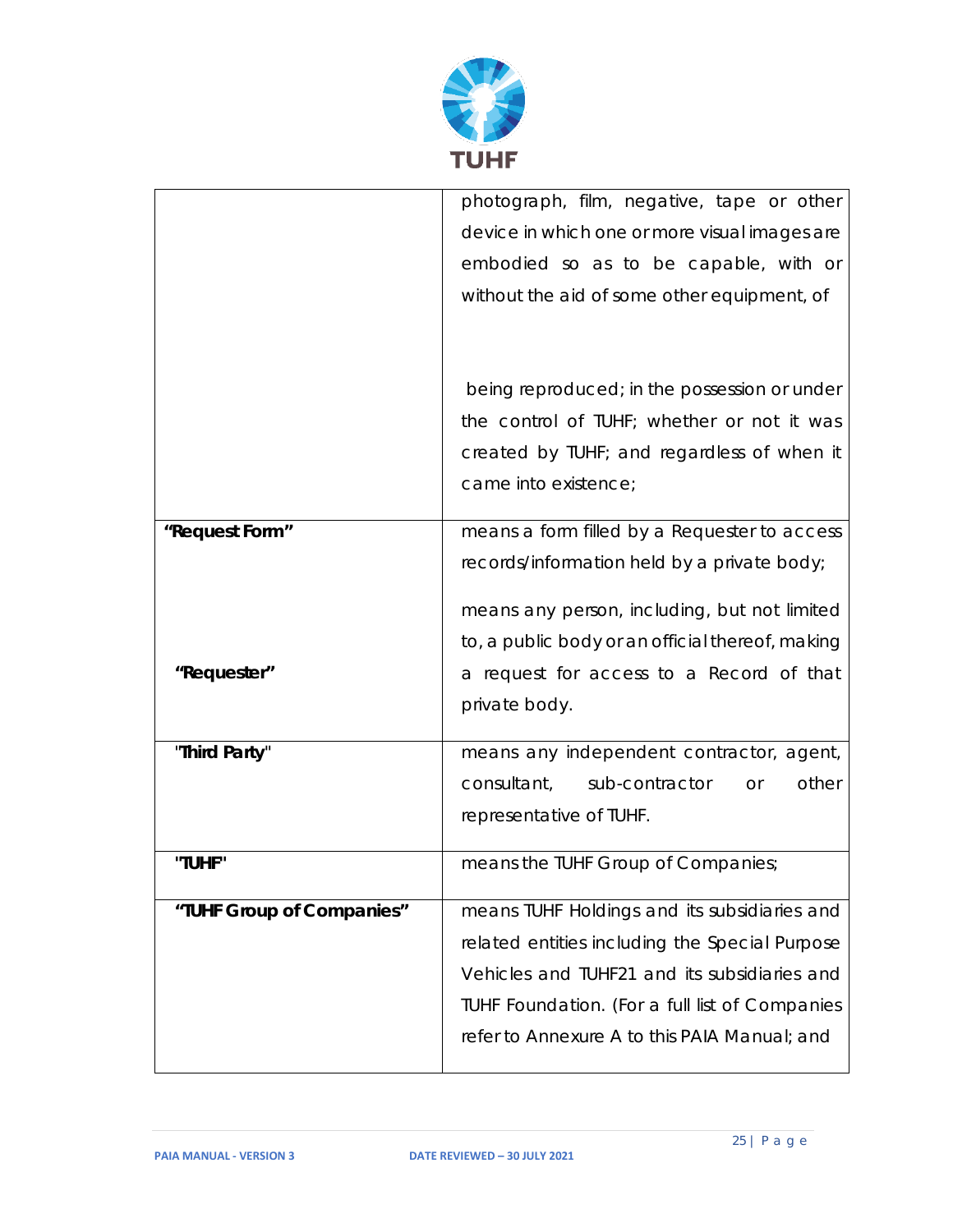

| "UmaStandi" | Means UmaStandi Pty Limited. |
|-------------|------------------------------|
|             |                              |
|             |                              |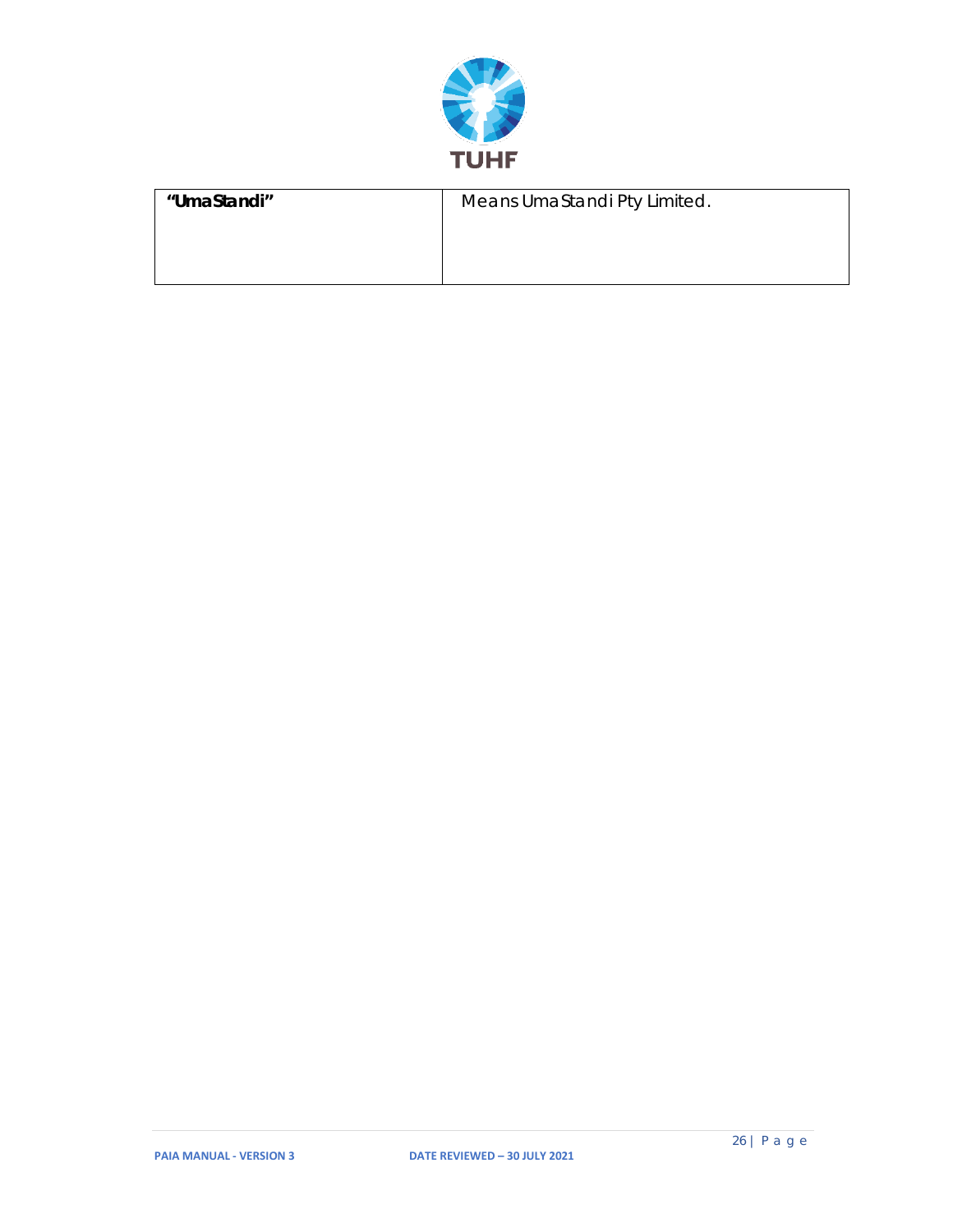

## **ANNEXURE A TO PAIA MANUAL**

## **TUHF GROUP OF COMPANIES**

Including

## **APPOINTED INFORMATION OFFICER AND DEPUTY INFORMATION OFFICERS**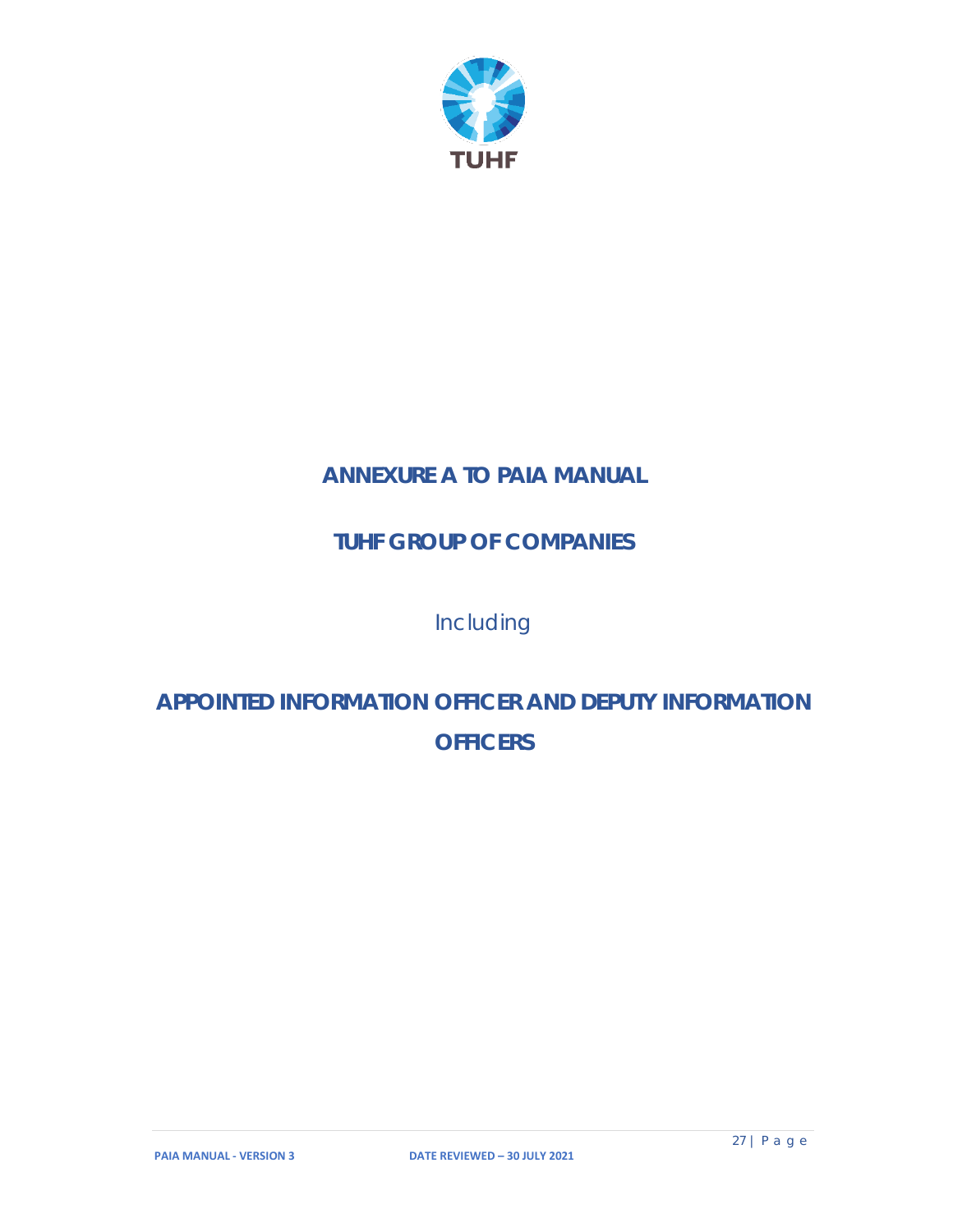

| Entity                          | Information officer  | Deputy information<br>officer                                              |
|---------------------------------|----------------------|----------------------------------------------------------------------------|
| <b>TUHF Holdings Ltd</b>        | Paul Jackson         | • Ilona Roodt<br><b>Belinda Cooke</b><br>Nico Papanicolaou                 |
| <b>TUHF Ltd</b>                 | Paul Jackson         | llona Roodt<br>$\bullet$<br><b>Belinda Cooke</b><br>Nico Papanicolaou      |
| TUHF Bridge (Pty) Ltd           | Paul Jackson         | • Ilona Roodt<br><b>Belinda Cooke</b><br>Nico Papanicolaou                 |
| TUHF Equity (Pty) Ltd           | Paul Jackson         | • Ilona Roodt<br><b>Belinda Cooke</b><br>Nico Papanicolaou                 |
| TUHF MBS (Pty) Ltd              | Paul Jackson         | • Ilona Roodt<br><b>Belinda Cooke</b><br>Nico Papanicolaou                 |
| Silverkey Investments (Pty) Ltd | Paul Jackson         | Ilona Roodt<br>$\bullet$<br><b>Belinda Cooke</b><br>Nico Papanicolaou      |
| Better Urban Living 2 (Pty) Ltd | Paul Jackson         | Ilona Roodt<br><b>Belinda Cooke</b><br>Nico Papanicolaou                   |
| TUHF21 NPC                      | Lusanda Netshitenzhe | • Ilona Roodt<br><b>Belinda Cooke</b><br>Nico Papanicolaou                 |
| TUHF Properties (Pty) Ltd       | Lusanda Netshitenzhe | • Ilona Roodt<br><b>Belinda Cooke</b><br>Nico Papanicolaou<br>$\bullet$    |
| UMaStandi (Pty) Ltd             | Lusanda Netshitenzhe | • Ilona Roodt<br><b>Belinda Cooke</b><br>Nico Papanicolaou                 |
| Intuthuko Equity Fund (Pty) Ltd | Lusanda Netshitenzhe | Ilona Roodt<br>$\bullet$<br><b>Belinda Cooke</b><br>Nico Papanicolaou      |
| <b>TUHF Foundation</b>          | Lusanda Netshitenzhe | Ilona Roodt<br>$\bullet$<br><b>Belinda Cooke</b><br>٠<br>Nico Papanicolaou |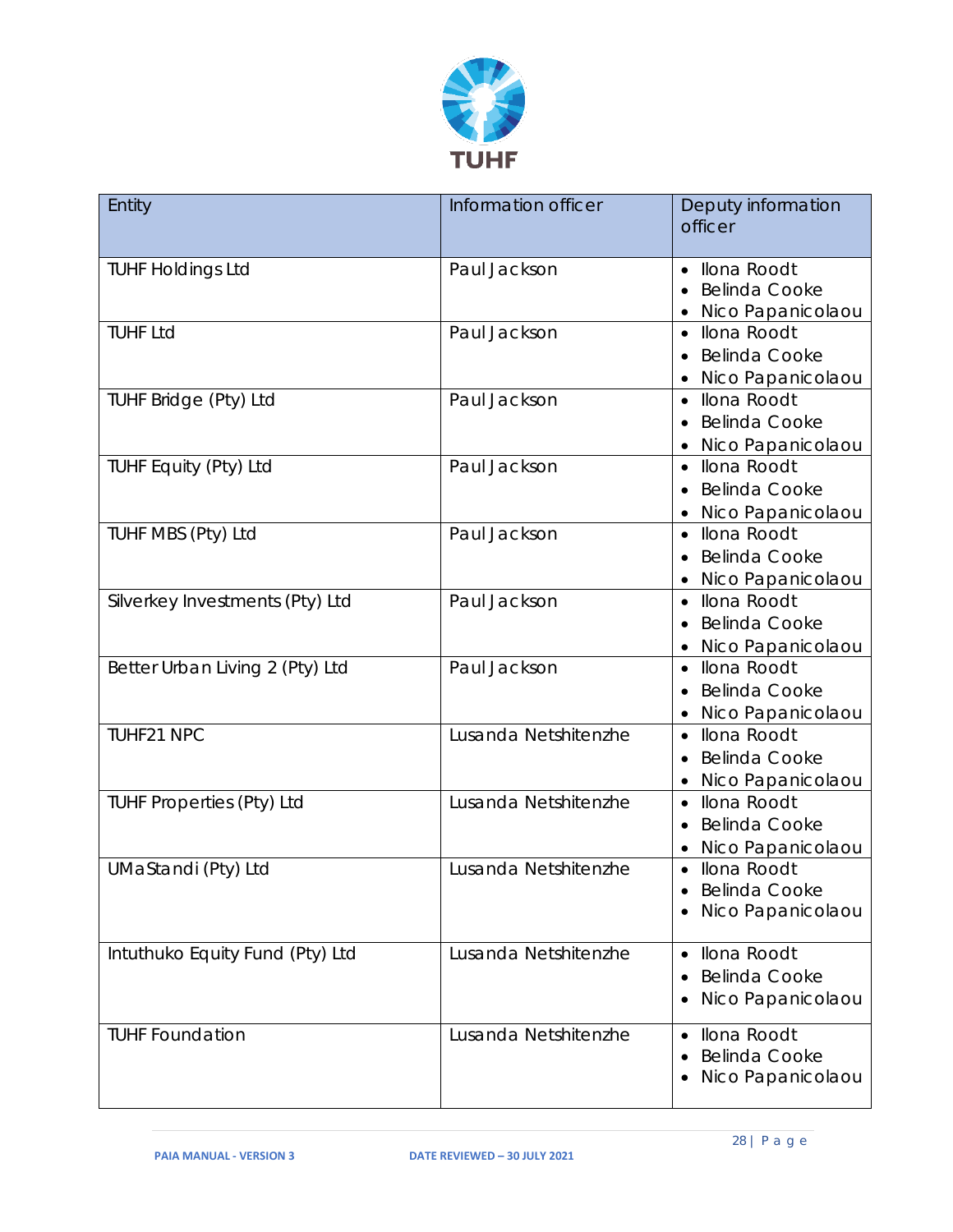

| <b>Trusts</b>                                |                                 |                                                                       |
|----------------------------------------------|---------------------------------|-----------------------------------------------------------------------|
| Jeppe's Town Urban Trust                     | Imke Kruger                     | Ilona Roodt<br>$\bullet$<br><b>Belinda Cooke</b><br>Nico Papanicolaou |
|                                              | <b>Related Entities / SPV's</b> |                                                                       |
| TUHF Urban Finance (RF) Limited              | Paul Jackson                    | Ilona Roodt<br>$\bullet$<br><b>Belinda Cooke</b><br>Nico Papanicolaou |
| TUHF Urban Finance Security SPV (Pty)<br>Ltd | Paul Jackson                    | • Ilona Roodt<br><b>Belinda Cooke</b><br>Nico Papanicolaou            |
| Urban Ubomi 1 (RF) Ltd                       | Paul Jackson                    | Ilona Roodt<br>$\bullet$<br><b>Belinda Cooke</b><br>Nico Papanicolaou |
| Urban Ubomi 1 Security SPV (RF) Ltd          | Paul Jackson                    | Ilona Roodt<br>$\bullet$<br><b>Belinda Cooke</b><br>Nico Papanicolaou |
| Vusela Warehouse SPV (RF) (Pty) Ltd          | Paul Jackson                    | Ilona Roodt<br><b>Belinda Cooke</b><br>Nico Papanicolaou              |

TUHF's information Officer and Deputy Information Officer contact details are as follows -

**Address:** 12th Floor, West Wing, Libridge Building

25 Ameshoff St,

Braamfontein

Johannesburg

2001

Email: [privacy@tuhf.co.za](mailto:privacy@tuhf.co.za)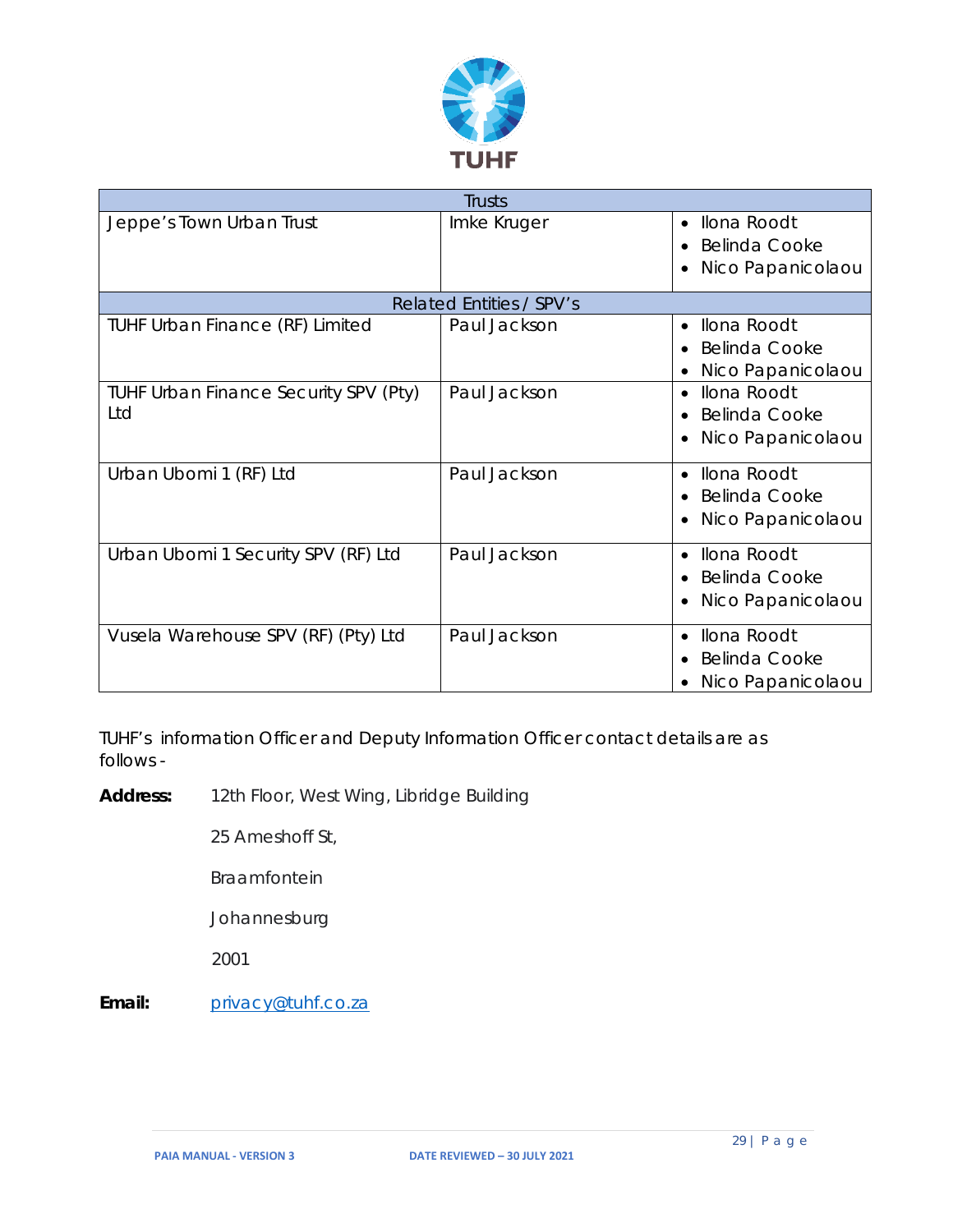

## **ANNEXURE B TO PAIA MANUAL**

## <span id="page-29-0"></span>**TUHF BRANCH ADDRESSES AND CONTACT DETAILS**

| Pretoria                  | Durban                              |
|---------------------------|-------------------------------------|
| 805 & 806 Olivetti House  | <b>Embassy Building</b>             |
| 8 <sup>th</sup> Floor     | 199 Anton Lembede Street, (ex Smith |
| 100 Pretorius Street      | Street)                             |
| Pretoria                  | Durban                              |
| 010 595-8891              | 031 306-5036                        |
|                           |                                     |
| <b>Port Elizabeth</b>     | Cape Town                           |
| BCX Building, 2nd Floor,  | Unit B4, 97 Durham St,              |
| 106 Park Drive,           | Cecil Rd,                           |
| St Georges Park,          | Salt River,                         |
| Port Elizabeth            | Cape Town                           |
| 041 582-1450              | 021 204-8843                        |
|                           |                                     |
| Bloemfontein              |                                     |
| Unit 1, 17 Barnes Street, |                                     |
| Westdene, Bloemfontein    |                                     |
| 051 011-8843              |                                     |
|                           |                                     |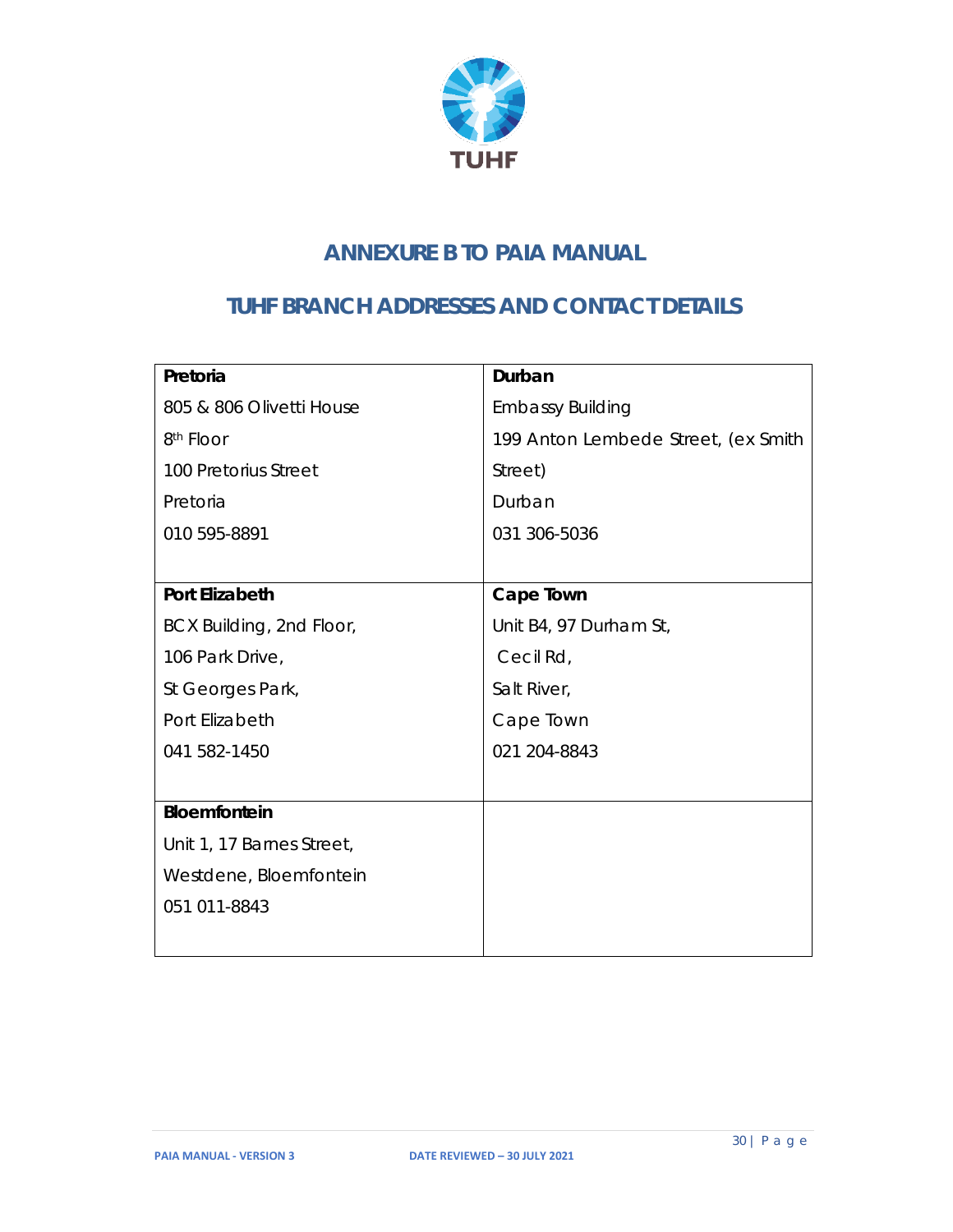

## **ANNEXURE C TO PAIA MANUAL**

## <span id="page-30-0"></span>**FORM C- REQUEST FOR ACCESS TO RECORD FROM PRIVATE BODY**

## REQUEST FOR ACCESS TO RECORD FROM PRIVATE BODY (Section 53(1) of the Promotion of Access to Information Act, 2000 (Act No. 2 of 2000)

[Regulation 10]

#### **A. Particulars of private body**

The Information Officer

#### **B. Particulars of person requesting access to the Record**

(a) The particulars of the person who requests access to the Record must be given below.

- (b) The address and/or fax number in the Republic to which the information is to be sent must be given.
- (c) Proof of the capacity in which the request is made, if applicable, must be attached.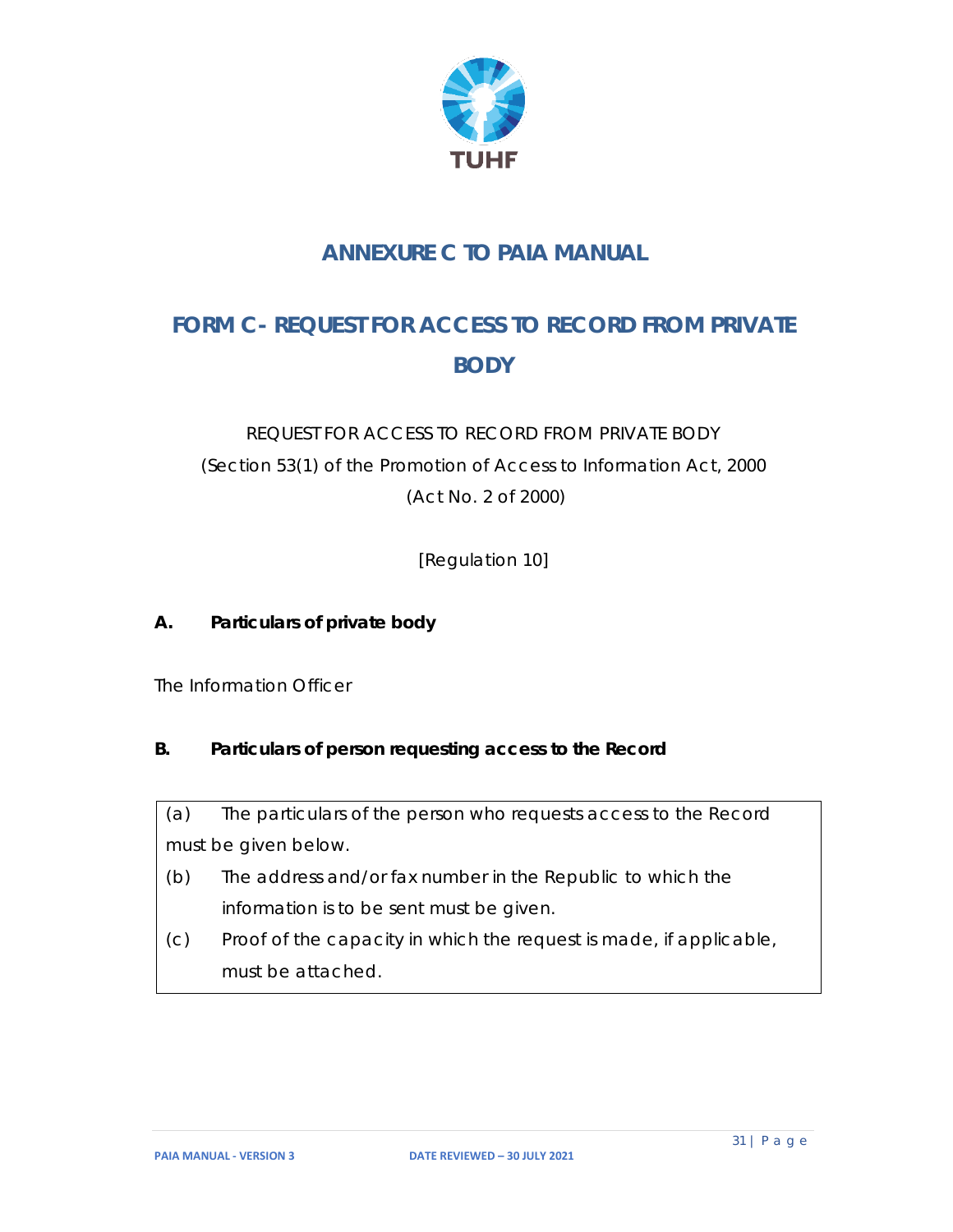

| Identity number:  |  |
|-------------------|--|
| Postal address:   |  |
|                   |  |
| Fax number:       |  |
| Telephone number: |  |
| E-mail address:   |  |

Capacity in which request is made, when made on behalf of another person:

#### **C. Particulars of person on whose behalf request is made**

This section must be completed *ONLY if* a request *for information is* made on behalf of *another* person.

Full names and surname:\_\_\_\_\_\_\_\_\_\_\_\_\_\_\_\_\_\_\_\_\_\_\_\_\_\_\_\_\_\_\_\_\_\_\_\_

Identity number: \_\_\_\_\_\_\_\_\_\_\_\_\_\_\_\_\_\_\_\_\_\_\_\_\_\_\_\_\_\_\_\_\_\_\_\_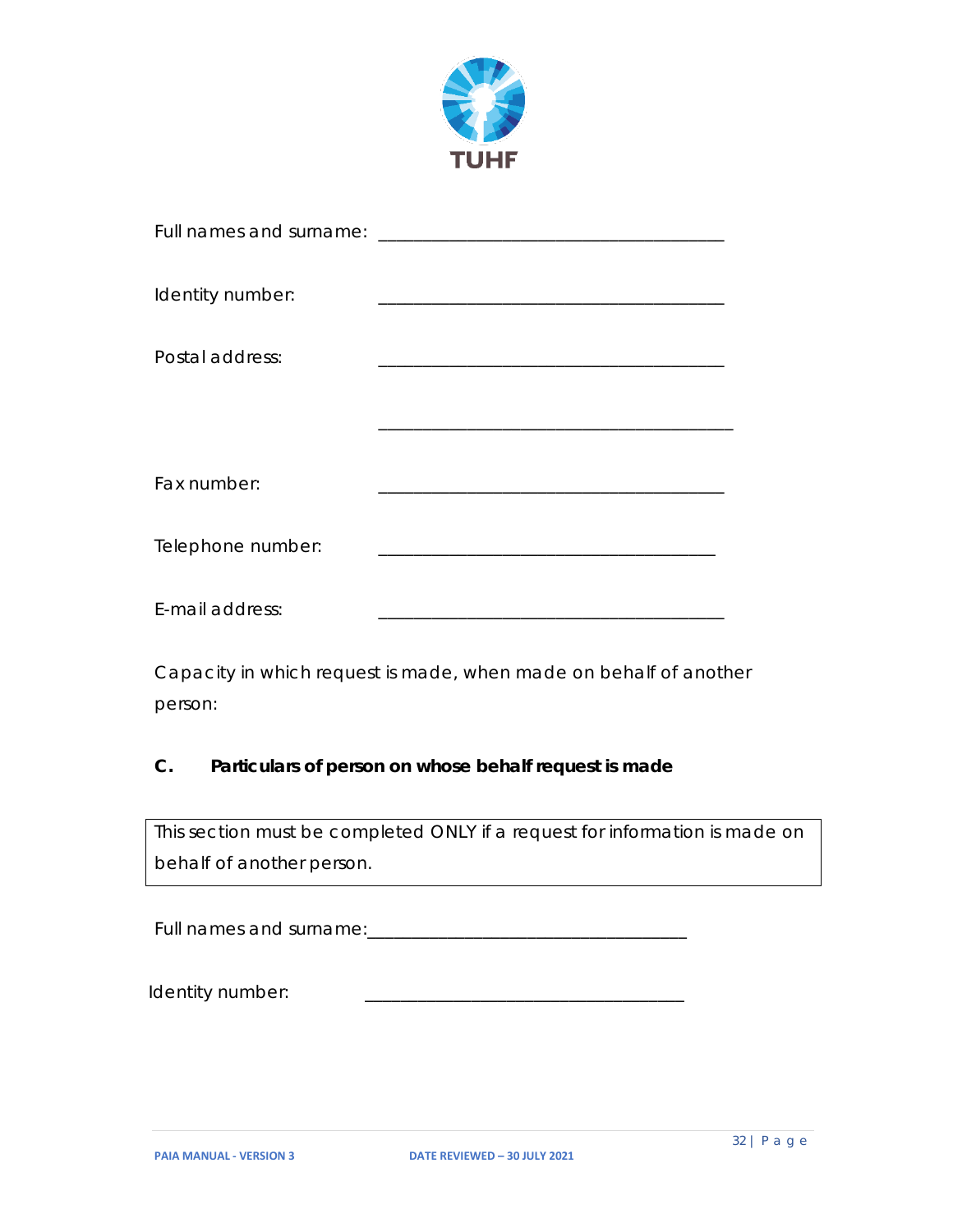

#### **D. Particulars of Record**

- (a) Provide full particulars of the Record to which access is requested, including the reference number if that is known to you, to enable the Record to be located.
- (b)If the provided space is inadequate, please continue on a separate folio and attach it to this form.

\_\_\_\_\_\_\_\_\_\_\_\_\_\_\_\_\_\_\_\_\_\_\_\_\_\_\_\_\_\_\_\_\_\_\_\_\_\_\_\_\_\_\_\_\_\_\_\_\_\_\_\_\_\_\_\_\_\_\_\_\_\_\_\_\_\_\_\_\_\_\_

\_\_\_\_\_\_\_\_\_\_\_\_\_\_\_\_\_\_\_\_\_\_\_\_\_\_\_\_\_\_\_\_\_\_\_\_\_\_\_\_\_\_\_\_\_\_\_\_\_\_\_\_\_\_\_\_\_\_\_\_\_\_\_\_\_\_\_\_\_\_

\_\_\_\_\_\_\_\_\_\_\_\_\_\_\_\_\_\_\_\_\_\_\_\_\_\_\_\_\_\_\_\_\_\_\_\_\_\_\_\_\_\_\_\_\_\_\_\_\_\_\_\_\_\_\_\_\_\_\_\_\_\_\_\_\_\_\_\_\_\_\_

\_\_\_\_\_\_\_\_\_\_\_\_\_\_\_\_\_\_\_\_\_\_\_\_\_\_\_\_\_\_\_\_\_\_\_\_\_\_\_\_\_\_\_\_\_\_\_\_\_\_\_\_\_\_\_\_\_\_\_\_\_\_\_\_\_\_\_\_\_\_\_

\_\_\_\_\_\_\_\_\_\_\_\_\_\_\_\_\_\_\_\_\_\_\_\_\_\_\_\_\_\_\_\_\_\_\_\_\_\_\_\_\_\_\_\_\_\_\_\_\_\_\_\_\_\_\_\_\_\_\_\_\_\_\_\_\_\_\_\_\_\_\_

\_\_\_\_\_\_\_\_\_\_\_\_\_\_\_\_\_\_\_\_\_\_\_\_\_\_\_\_\_\_\_\_\_\_\_\_\_\_\_\_\_\_\_\_\_\_\_\_\_\_\_\_\_\_\_\_\_\_\_\_\_\_\_\_\_\_\_\_\_\_\_

The Requester must sign all the additional folios.

1 Description of Record or relevant part of the Record:

2 Reference number, if available:

\_\_\_\_\_\_\_\_\_\_\_\_\_\_\_\_\_\_\_\_\_\_\_\_\_\_\_\_\_\_\_\_\_\_\_\_\_\_\_\_

3 Any further particulars of Record: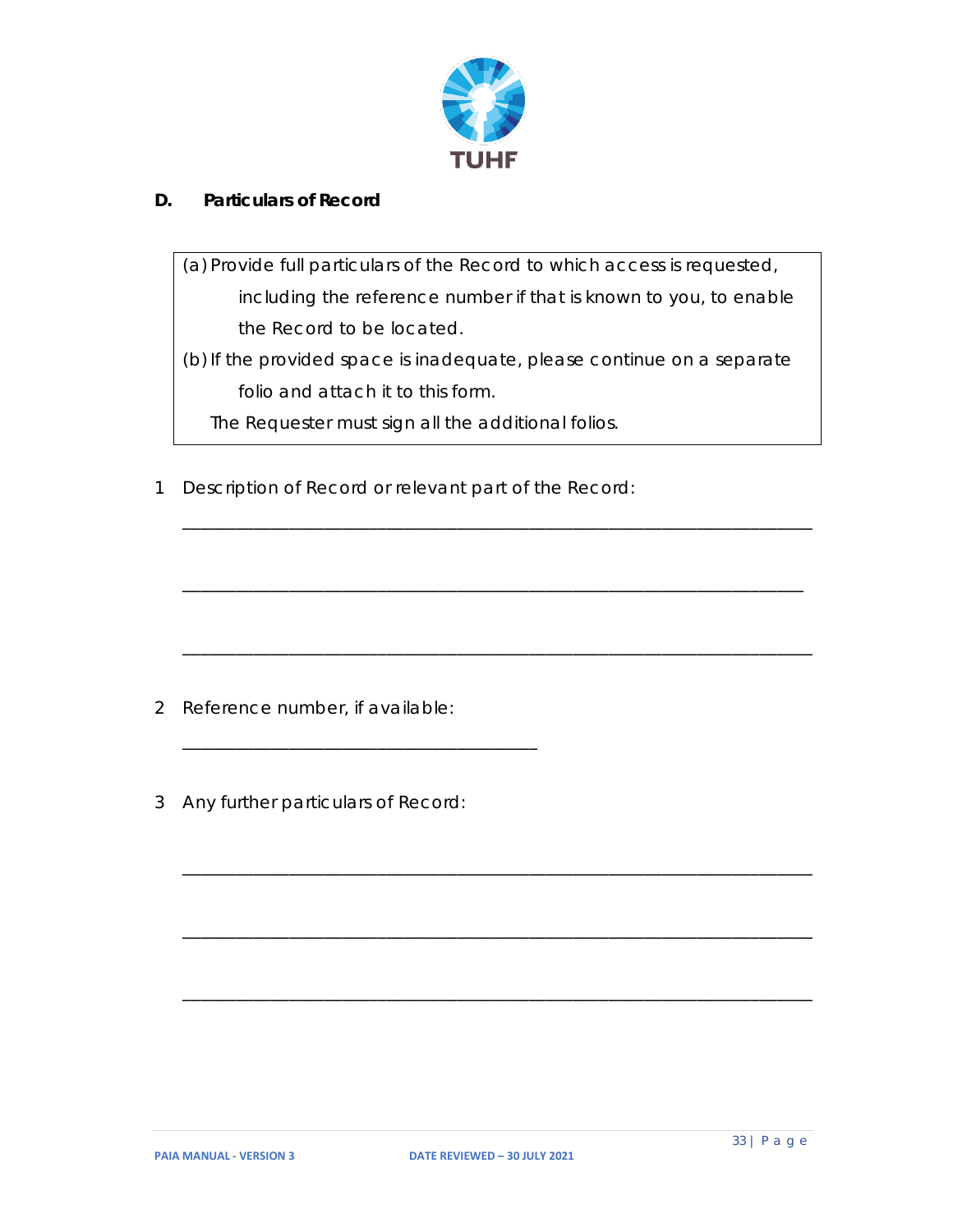

#### **E. Fees**

- (a) A request for access to a Record, other *than* a Record containing Personal Information about yourself, will be processed only after a request fee has been paid.
- (b) You will be *notified of* the amount required to be paid as the request fee.
- (c) The fee payable for access to a Record depends *on* the form *in which*  access is required and the reasonable time *required* to search for and prepare a Record.
- (d) If you qualify for exemption *of* the payment *of* any fee, please state the reason for exemption.

Reason for exemption from payment of fees:

#### **F. Form of access to Record**

If you are prevented by a disability to read, view or listen to the Record in the form of access provided for in 1 to 4 hereunder, state your disability and indicate in which form the Record is required.

| Disability:                         | Form in which Record |
|-------------------------------------|----------------------|
|                                     |                      |
|                                     | is required          |
|                                     |                      |
| Form in which Record is required:   |                      |
|                                     |                      |
| Mark the appropriate box with an X. |                      |
|                                     |                      |
|                                     |                      |
| NOTES:                              |                      |
|                                     |                      |
|                                     |                      |
|                                     |                      |
|                                     |                      |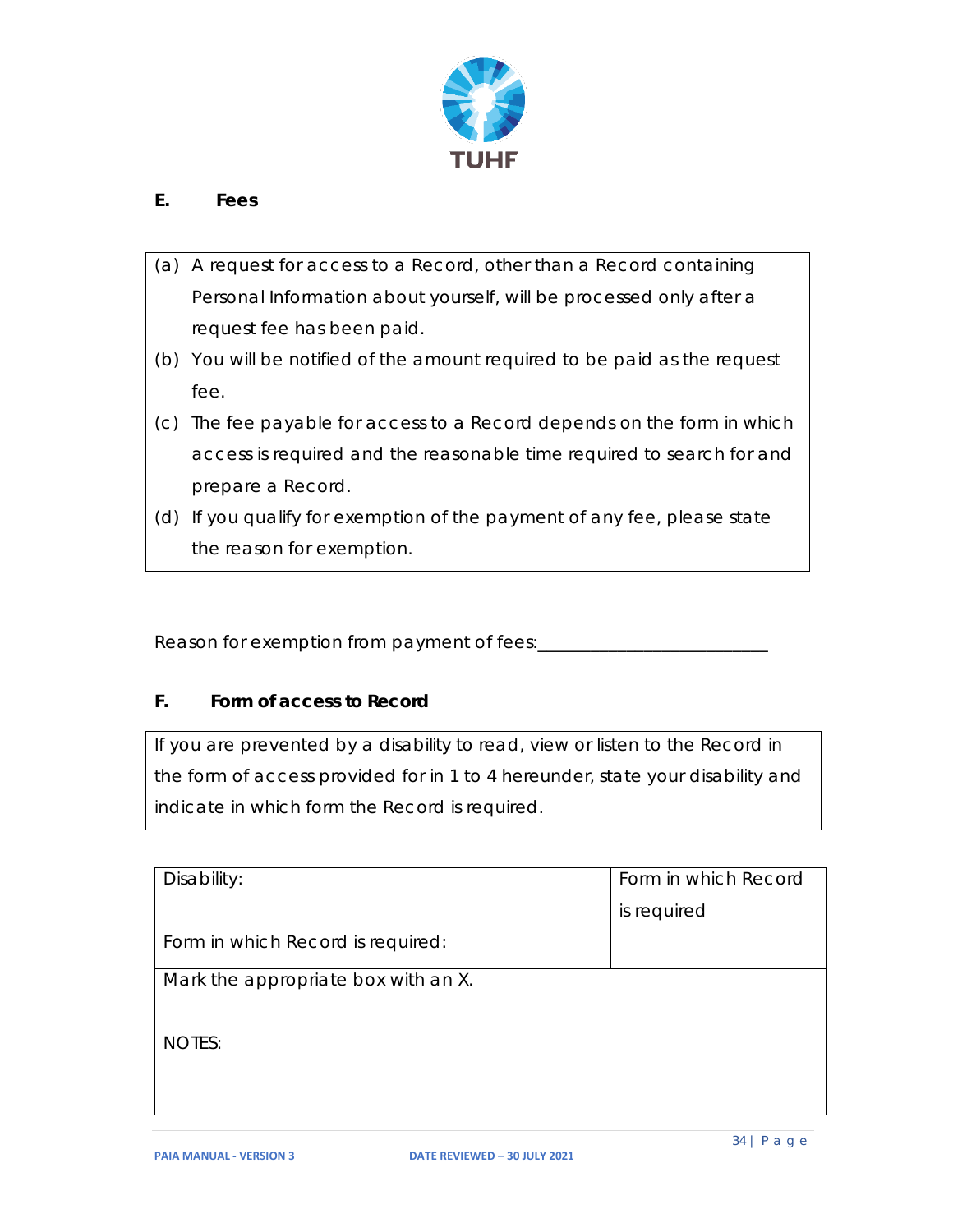

- (a) Compliance with your request in the specified form may depend on the form in which the Record is available.
- (b) Access in the form requested may be refused in certain circumstances. In such a case you will be informed if access will be granted in another form.
- (c) The fee payable for access for the Record, if any, will be determined partly by the form in which access is requested.

| 1. If the Record is in written or printed form:                                |                 |  |                              |                      |                            |  |  |  |
|--------------------------------------------------------------------------------|-----------------|--|------------------------------|----------------------|----------------------------|--|--|--|
|                                                                                | copy of         |  | inspection of Record         |                      |                            |  |  |  |
| 2. If Record consists of visual images                                         |                 |  |                              |                      |                            |  |  |  |
| this includes photographs, slides, video Recordings, computer-generated        |                 |  |                              |                      |                            |  |  |  |
| images, sketches, etc)                                                         |                 |  |                              |                      |                            |  |  |  |
|                                                                                | view the images |  |                              | transcription of the |                            |  |  |  |
|                                                                                |                 |  | copy of the images"          |                      | images*                    |  |  |  |
| 3. If Record consists of Recorded words or information which can be reproduced |                 |  |                              |                      |                            |  |  |  |
| in sound:                                                                      |                 |  |                              |                      |                            |  |  |  |
|                                                                                | listen to the   |  |                              |                      |                            |  |  |  |
|                                                                                | soundtrack      |  | transcription of soundtrack* |                      |                            |  |  |  |
|                                                                                | audio           |  | written or printed document  |                      |                            |  |  |  |
|                                                                                | cassette        |  |                              |                      |                            |  |  |  |
| 4. If Record is held on computer or in an electronic or machine-readable form: |                 |  |                              |                      |                            |  |  |  |
|                                                                                |                 |  | printed copy of              |                      | copy in computer           |  |  |  |
|                                                                                | printed copy of |  | information                  |                      | readable form <sup>*</sup> |  |  |  |
|                                                                                | Record*         |  | derived from the             |                      |                            |  |  |  |
|                                                                                |                 |  | Record"                      |                      | (stiffy or compact disc)   |  |  |  |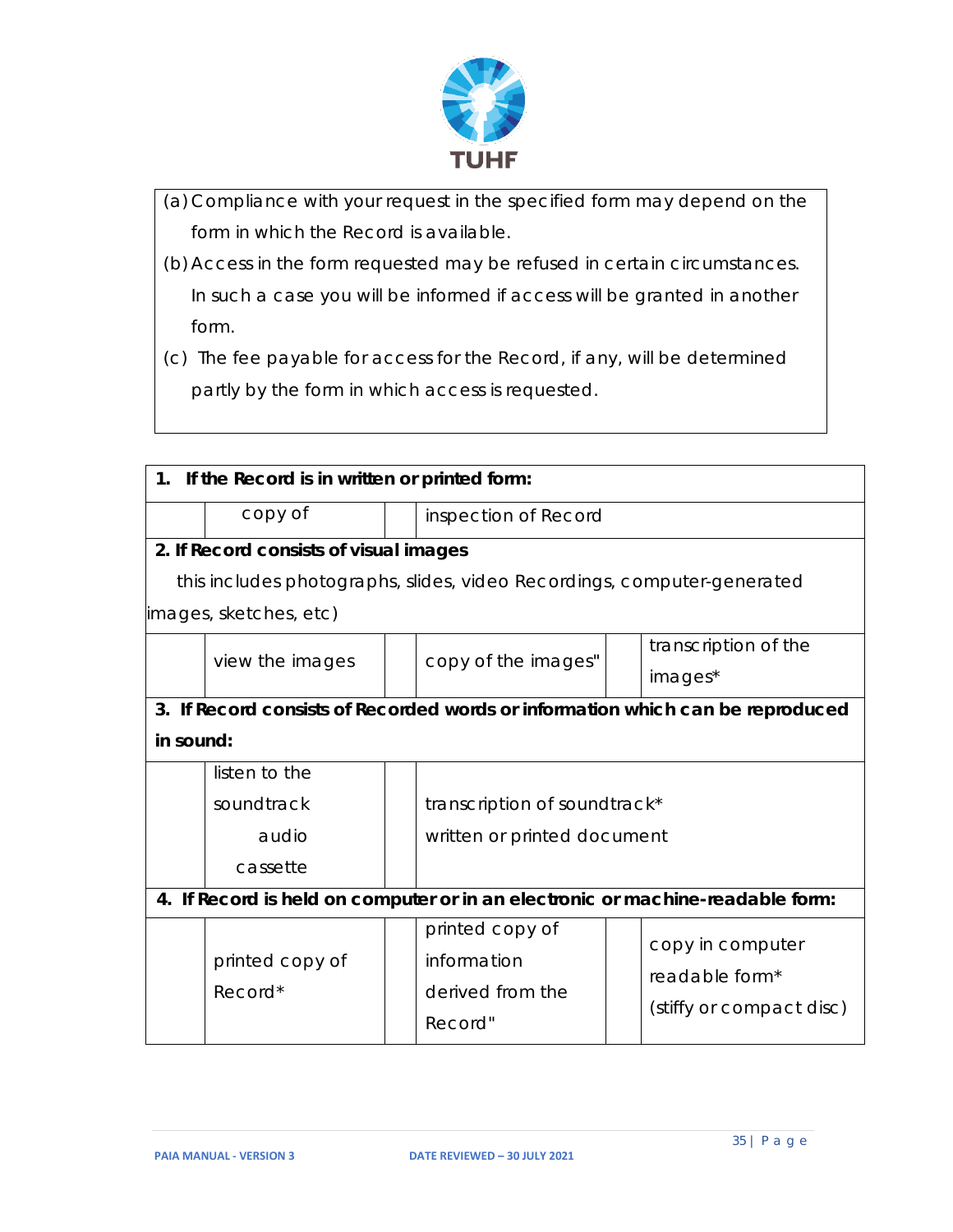

| 'If you requested a copy or transcription of a Record |            |           |
|-------------------------------------------------------|------------|-----------|
| (above), do you wish the                              | <b>YES</b> | <b>NO</b> |
| copy or transcription to be posted to you?            |            |           |
| Postage is payable.                                   |            |           |

#### **G Particulars of right to be exercised or protected**

If the provided space is inadequate, please continue on a separate folio and attach it to this form. The Requester must sign all the additional folios.

- 1. Indicate which right is to be exercised or protected:
- 2. Explain why the Record requested is required for the exercise or protection of the aforementioned right:

#### **H. Notice of decision regarding request for access**

You will be notified in writing whether your request has been approved/denied. If you wish to be informed in another manner, please specify the manner and provide the necessary particulars to enable compliance with your request.